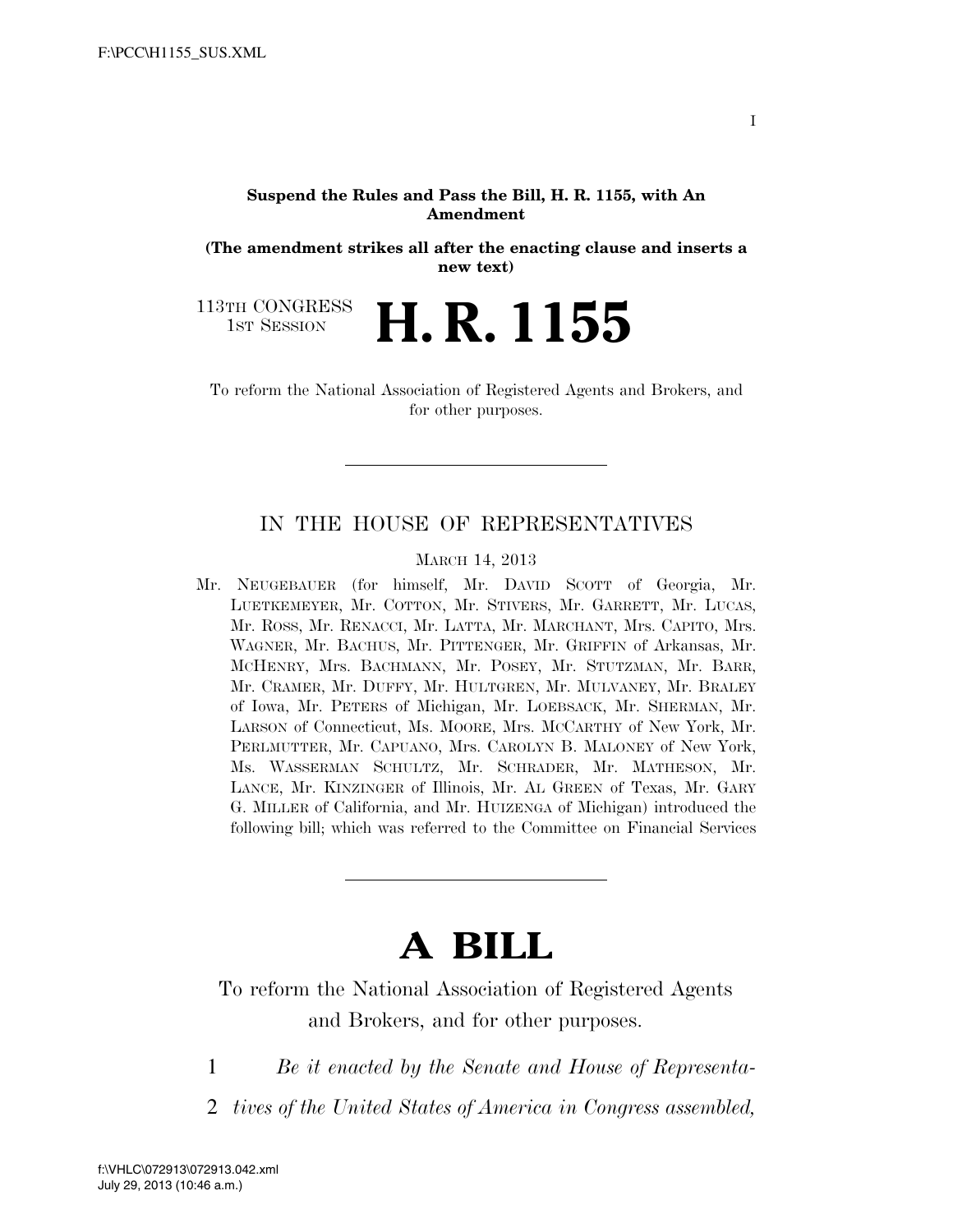#### $\mathfrak{D}$

### **SECTION 1. SHORT TITLE.**

 This Act may be cited as the ''National Association of Registered Agents and Brokers Reform Act of 2013''. **SEC. 2. REESTABLISHMENT OF THE NATIONAL ASSOCIA- TION OF REGISTERED AGENTS AND BRO- KERS.**  (a) IN GENERAL.—Subtitle C of title III of the Gramm-Leach-Bliley Act (15 U.S.C. 6751 et seq.) is amended to read as follows: **''Subtitle C—National Association of Registered Agents and Brokers ''SEC. 321. NATIONAL ASSOCIATION OF REGISTERED AGENTS AND BROKERS.**  ''(a) ESTABLISHMENT.—There is established the Na- tional Association of Registered Agents and Brokers (re- ferred to in this subtitle as the 'Association'). ''(b) STATUS.—The Association shall—  $\frac{1}{2}$  (1) be a nonprofit corporation;  $(2)$  not be an agent or instrumentality of the Federal Government;  $\frac{1}{2}$  (3) be an independent organization that may not be merged with or into any other private or pub- lic entity; and 24 ''(4) except as otherwise provided in this sub- title, be subject to, and have all the powers conferred upon, a nonprofit corporation by the District of Co-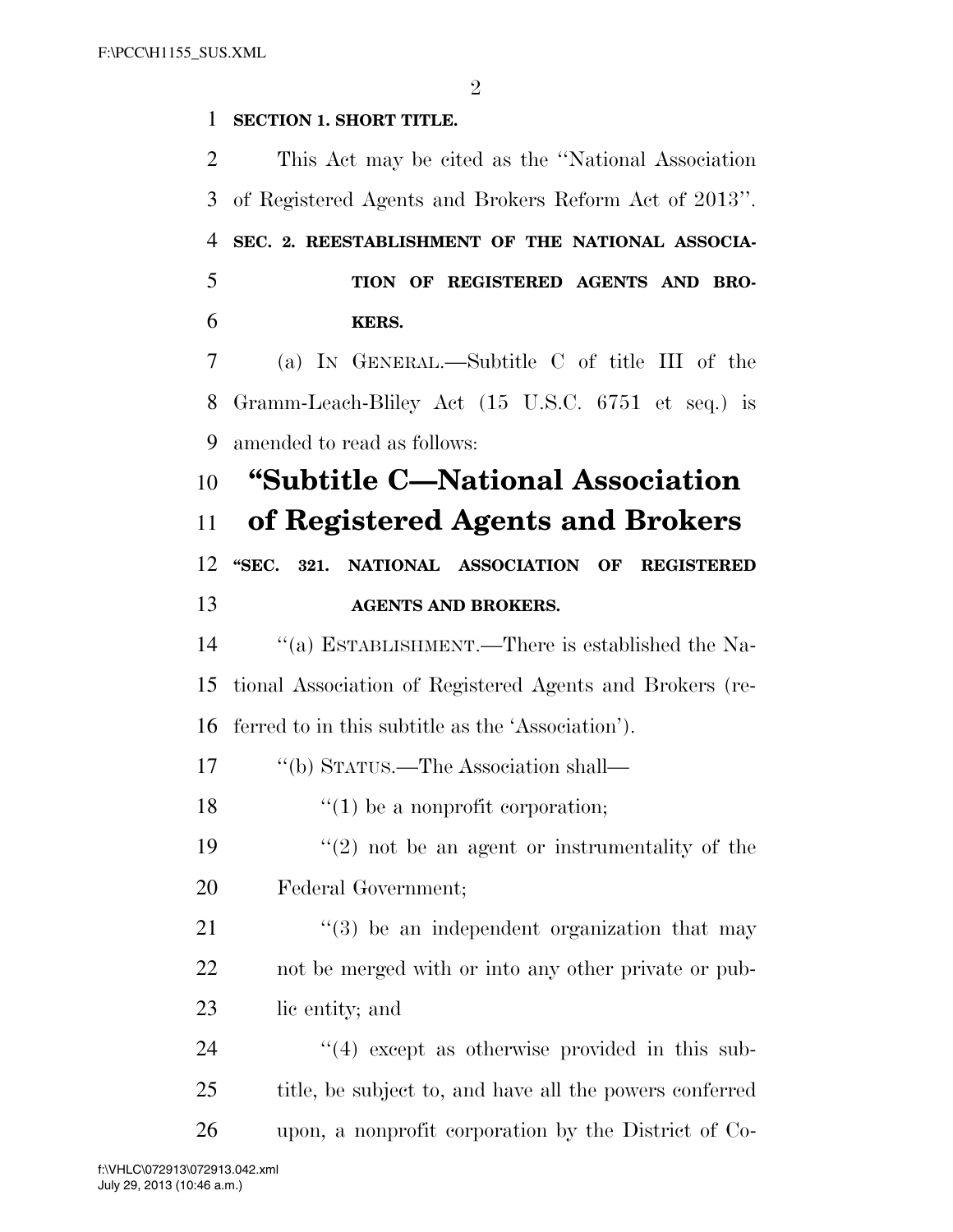lumbia Nonprofit Corporation Act (D.C. Code, sec. 2 29–301.01 et seq.) or any successor thereto.

# **''SEC. 322. PURPOSE.**

 ''The purpose of the Association shall be to provide a mechanism through which licensing, continuing edu- cation, and other nonresident insurance producer quali- fication requirements and conditions may be adopted and applied on a multi-state basis without affecting the laws, rules, and regulations, and preserving the rights of a State, pertaining to—

- 11 ''(1) licensing, continuing education, and other qualification requirements of insurance producers that are not members of the Association;
- 14  $(2)$  resident or nonresident insurance producer appointment requirements;
- ''(3) supervising and disciplining resident and nonresident insurance producers;

18 ''(4) establishing licensing fees for resident and nonresident insurance producers so that there is no loss of insurance producer licensing revenue to the State; and

22  $\frac{4}{5}$  prescribing and enforcing laws and regula- tions regulating the conduct of resident and non-resident insurance producers.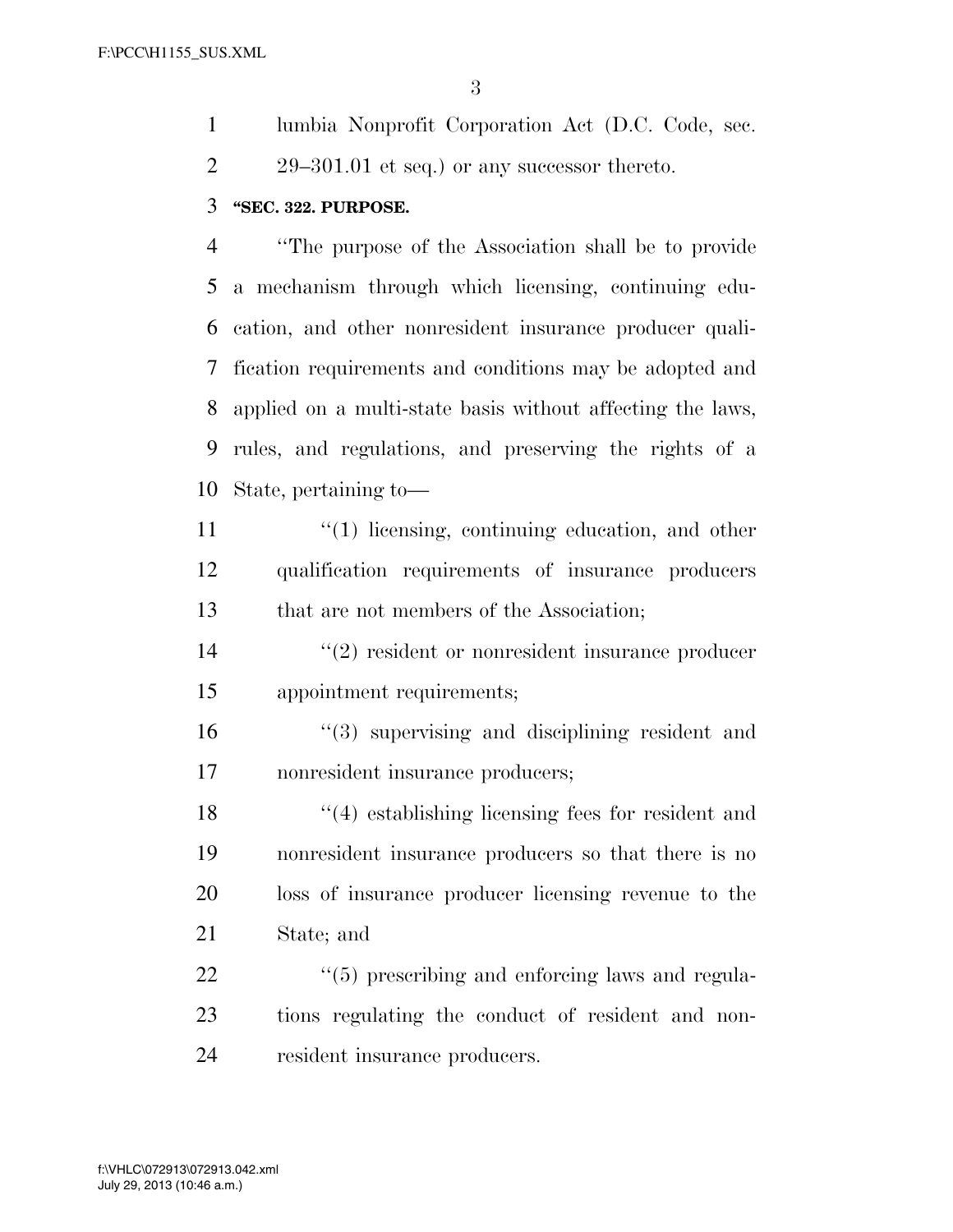### **''SEC. 323. MEMBERSHIP.**

"(a) ELIGIBILITY.—

3 "(1) IN GENERAL.—Any insurance producer li- censed in its home State shall, subject to paragraphs (2) and (4), be eligible to become a member of the Association.

7 "(2) INELIGIBILITY FOR SUSPENSION OR REV- OCATION OF LICENSE.—Subject to paragraph (3), an insurance producer is not eligible to become a member of the Association if a State insurance regu- lator has suspended or revoked the insurance license of the insurance producer in that State.

13 "(3) RESUMPTION OF ELIGIBILITY.—Paragraph (2) shall cease to apply to any insurance producer if—

 $\langle (A)$  the State insurance regulator reissues or renews the license of the insurance producer in the State in which the license was suspended or revoked, or otherwise terminates or vacates the suspension or revocation; or

21  $\text{``(B)}$  the suspension or revocation expires or is subsequently overturned by a court of competent jurisdiction.

24 "(4) CRIMINAL HISTORY RECORD CHECK RE-QUIRED.—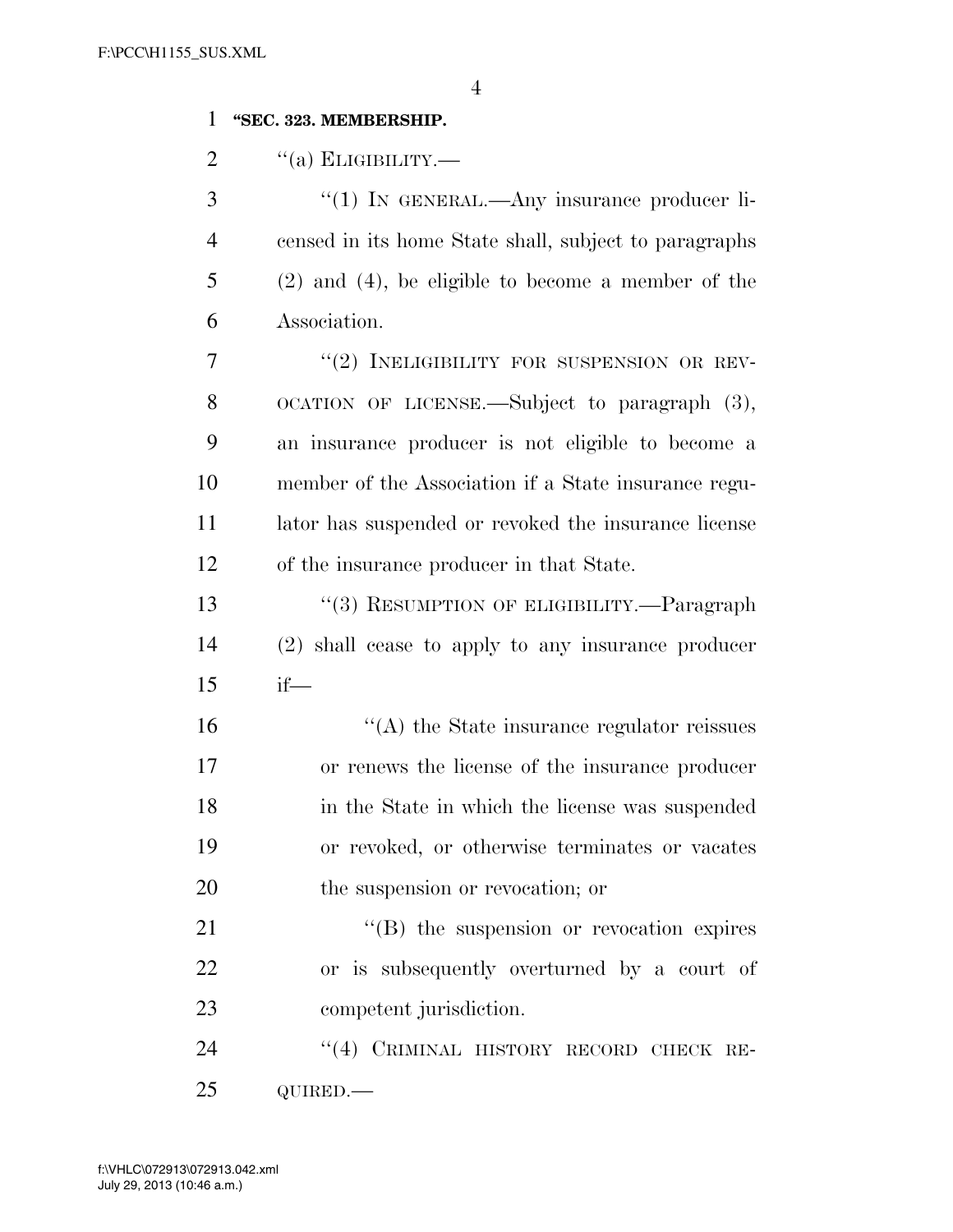1 ''(A) In GENERAL.—An insurance pro- ducer who is an individual shall not be eligible to become a member of the Association unless the insurance producer has undergone a crimi- nal history record check that complies with reg- ulations prescribed by the Attorney General of the United States under subparagraph (K).

8 "(B) CRIMINAL HISTORY RECORD CHECK REQUESTED BY HOME STATE.—An insurance producer who is licensed in a State and who has undergone a criminal history record check dur-12 ing the 2-year period preceding the date of sub- mission of an application to become a member of the Association, in compliance with a re- quirement to undergo such criminal history record check as a condition for such licensure in the State, shall be deemed to have undergone a criminal history record check for purposes of subparagraph (A).

20 "'(C) CRIMINAL HISTORY RECORD CHECK 21 REQUESTED BY ASSOCIATION.—

22 "(i) IN GENERAL.—The Association shall, upon request by an insurance pro- ducer licensed in a State, submit finger-prints or other identification information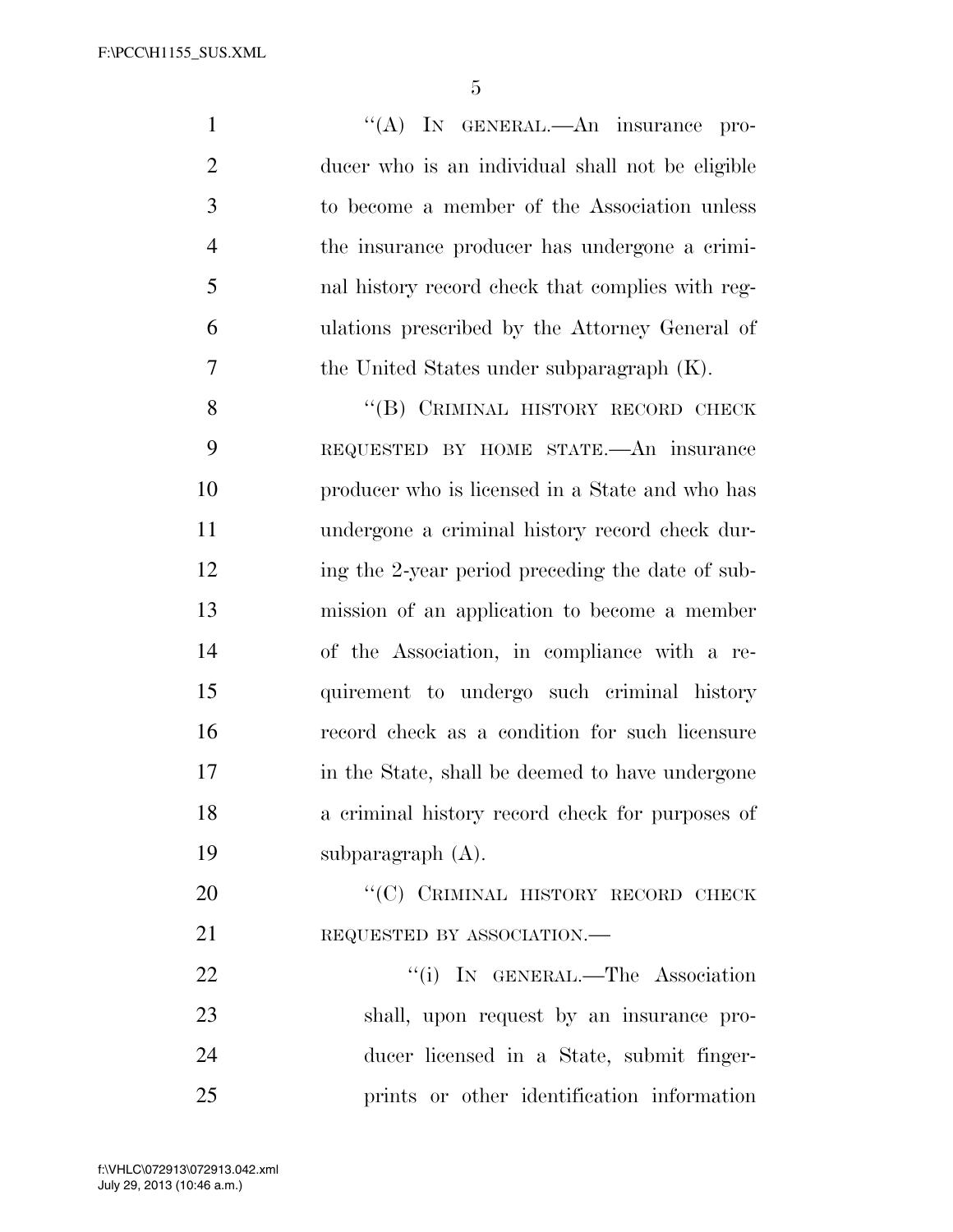obtained from the insurance producer, and a request for a criminal history record check of the insurance producer, to the Federal Bureau of Investigation.

5 "(ii) PROCEDURES.—The board of di- rectors of the Association (referred to in this subtitle as the 'Board') shall prescribe procedures for obtaining and utilizing fin- gerprints or other identification informa- tion and criminal history record informa-11 tion, including the establishment of reason- able fees to defray the expenses of the As- sociation in connection with the perform- ance of a criminal history record check and appropriate safeguards for maintaining confidentiality and security of the informa- tion. Any fees charged pursuant to this clause shall be separate and distinct from those charged by the Attorney General 20 pursuant to subparagraph (I).

21 "'(D) FORM OF REQUEST.—A submission under subparagraph (C)(i) shall include such fingerprints or other identification information as is required by the Attorney General con-cerning the person about whom the criminal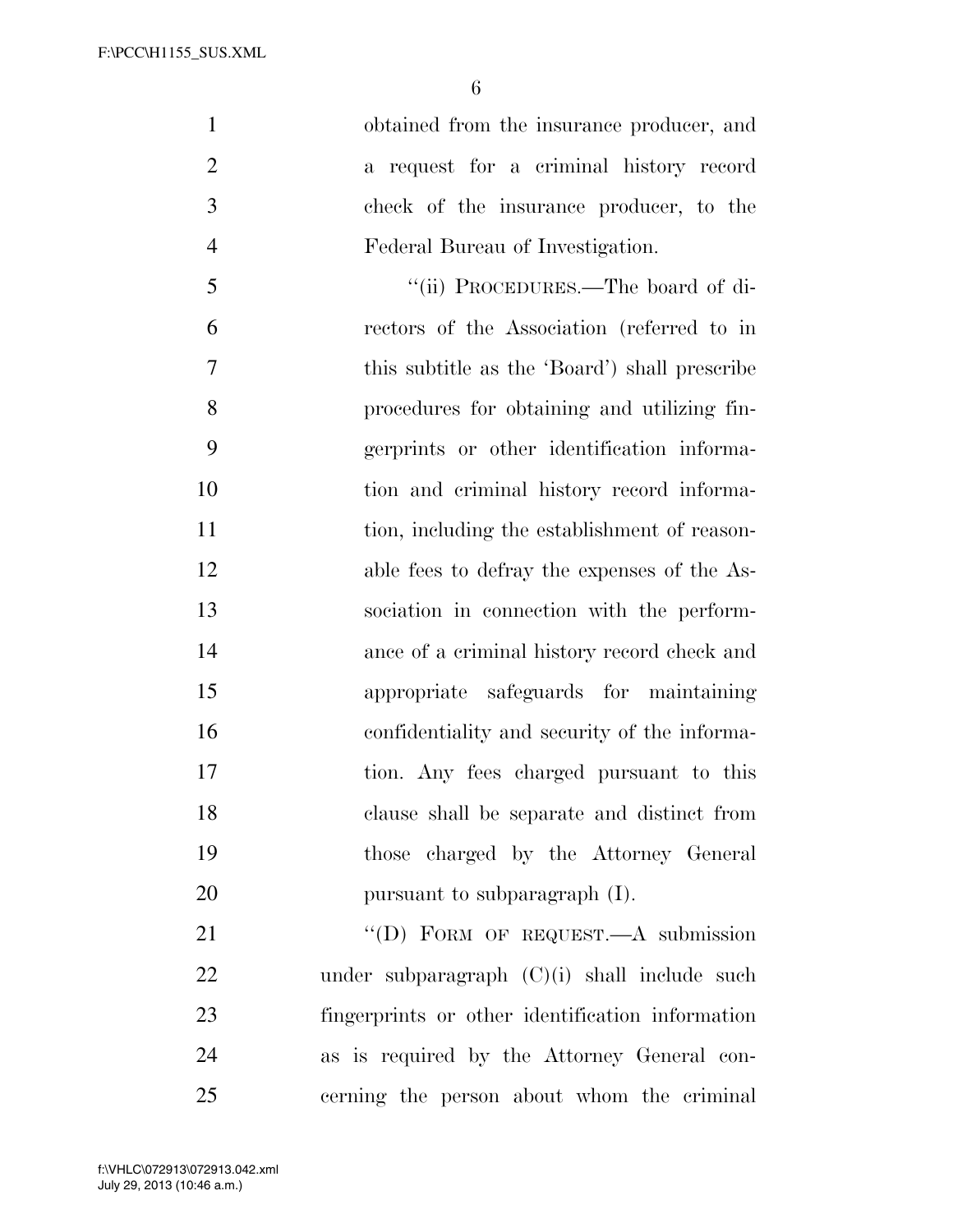history record check is requested, and a state- ment signed by the person authorizing the At- torney General to provide the information to the Association and for the Association to re-ceive the information.

6 "(E) PROVISION OF INFORMATION BY AT- TORNEY GENERAL.—Upon receiving a submis- sion under subparagraph (C)(i) from the Asso- ciation, the Attorney General shall search all criminal history records of the Federal Bureau of Investigation, including records of the Crimi- nal Justice Information Services Division of the Federal Bureau of Investigation, that the At- torney General determines appropriate for criminal history records corresponding to the fingerprints or other identification information provided under subparagraph (D) and provide all criminal history record information included 19 in the request to the Association.

20 "(F) LIMITATION ON PERMISSIBLE USES OF INFORMATION.—Any information provided 22 to the Association under subparagraph (E) may only—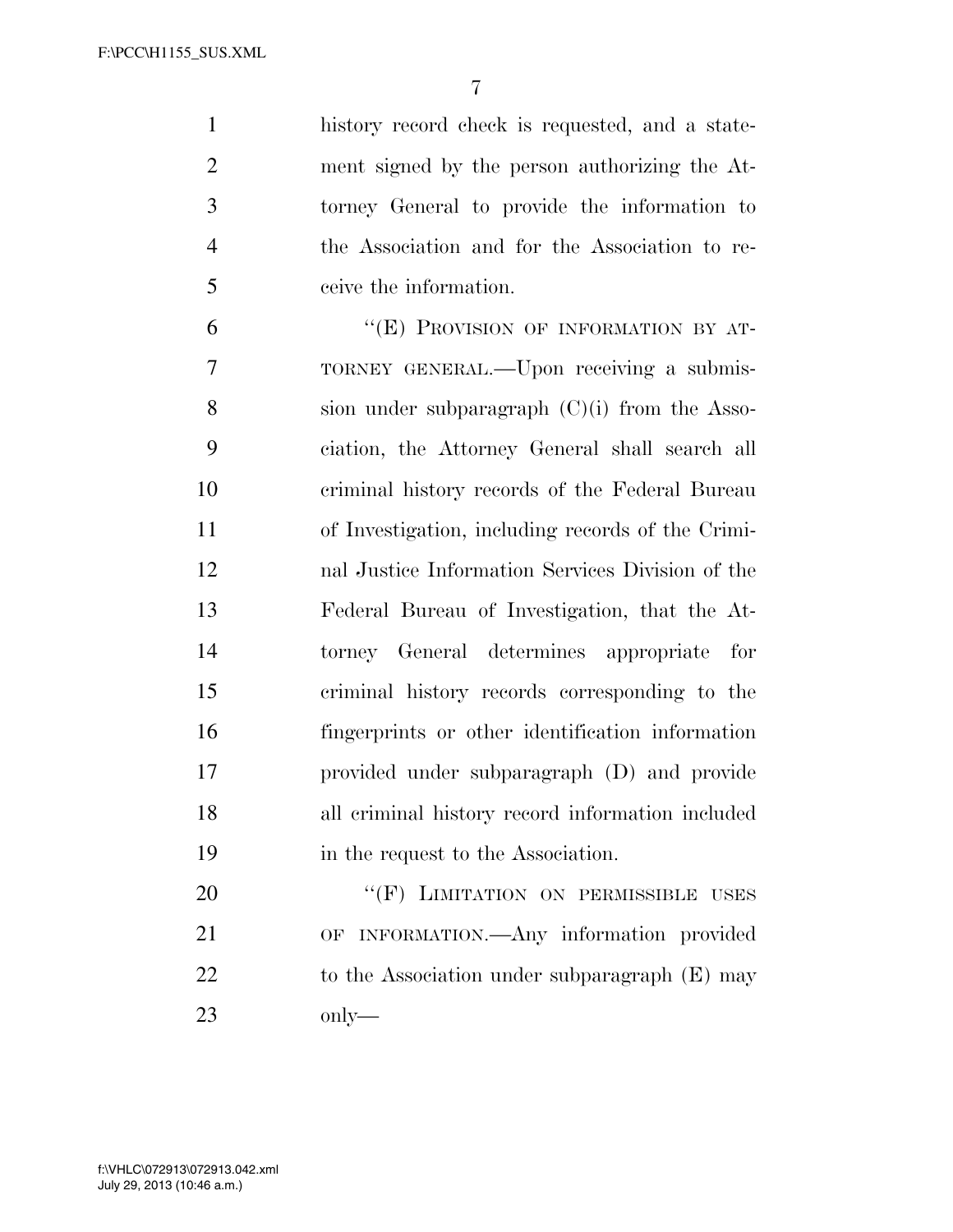| $\mathbf{1}$   | "(i) be used for purposes of deter-               |
|----------------|---------------------------------------------------|
| $\overline{2}$ | mining compliance with membership cri-            |
| 3              | teria established by the Association;             |
| $\overline{4}$ | "(ii) be disclosed to State insurance             |
| 5              | regulators, or Federal or State law en-           |
| 6              | forcement agencies, in conformance with           |
| $\overline{7}$ | applicable law; or                                |
| 8              | "(iii) be disclosed, upon request, to             |
| 9              | the insurance producer to whom the crimi-         |
| 10             | nal history record information relates.           |
| 11             | "(G) PENALTY FOR IMPROPER USE<br>OR               |
| 12             | DISCLOSURE.—Whoever knowingly uses any in-        |
| 13             | formation provided under subparagraph $(E)$ for   |
| 14             | a purpose not authorized in subparagraph $(F)$ ,  |
| 15             | or discloses any such information to anyone not   |
| 16             | authorized to receive it, shall be fined not more |
| 17             | than $$50,000$ per violation as determined by a   |
| 18             | court of competent jurisdiction.                  |
| 19             | "(H) RELIANCE ON INFORMATION.-Nei-                |
| 20             | ther the Association nor any of its Board mem-    |
| 21             | bers, officers, or employees shall be liable in   |
| 22             | any action for using information provided under   |
| 23             | subparagraph (E) as permitted under subpara-      |
| 24             | $graph$ (F) in good faith and in reasonable reli- |
| 25             | ance on its accuracy.                             |

 $V_{\rm eff}$  ) and 00000  $P_{\rm eff}$  is a state of the documental  $\Delta$  . The documental  $\Delta$  is a state of the documental  $\Delta$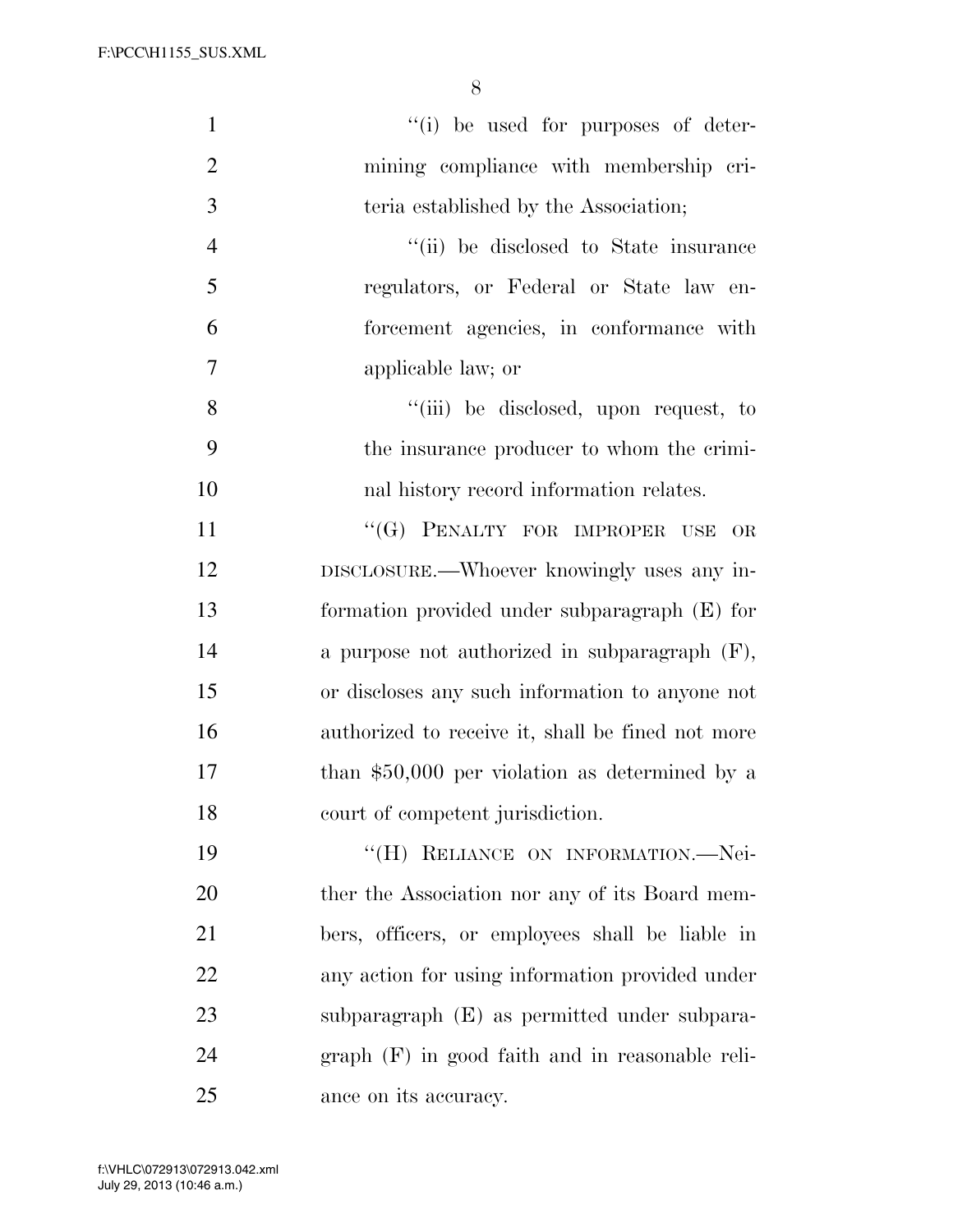| $\mathbf{1}$   | "(I) FEES.—The Attorney General may                |
|----------------|----------------------------------------------------|
| $\overline{2}$ | charge a reasonable fee for conducting the         |
| 3              | search and providing the information under         |
| $\overline{4}$ | subparagraph (E), and any such fee shall be        |
| 5              | collected and remitted by the Association to the   |
| 6              | Attorney General.                                  |
| 7              | "(J) RULE OF CONSTRUCTION.—Nothing                 |
| 8              | in this paragraph shall be construed as—           |
| 9              | "(i) requiring a State insurance regu-             |
| 10             | lator to perform criminal history record           |
| 11             | checks under this section; or                      |
| 12             | "(ii) limiting any other authority that            |
| 13             | allows access to criminal history records.         |
| 14             | "(K) REGULATIONS.—The Attorney Gen-                |
| 15             | eral shall prescribe regulations to carry out this |
| 16             | paragraph, which shall include—                    |
| 17             | "(i) appropriate protections for ensur-            |
| 18             | ing the confidentiality of information pro-        |
| 19             | vided under subparagraph $(E)$ ; and               |
| 20             | "(ii) procedures providing a reason-               |
| 21             | able opportunity for an insurance producer         |
| 22             | to contest the accuracy of information re-         |
| 23             | garding the insurance producer provided            |
| 24             | under subparagraph $(E)$ .                         |
| 25             | "(L) INELIGIBILITY FOR MEMBERSHIP.-                |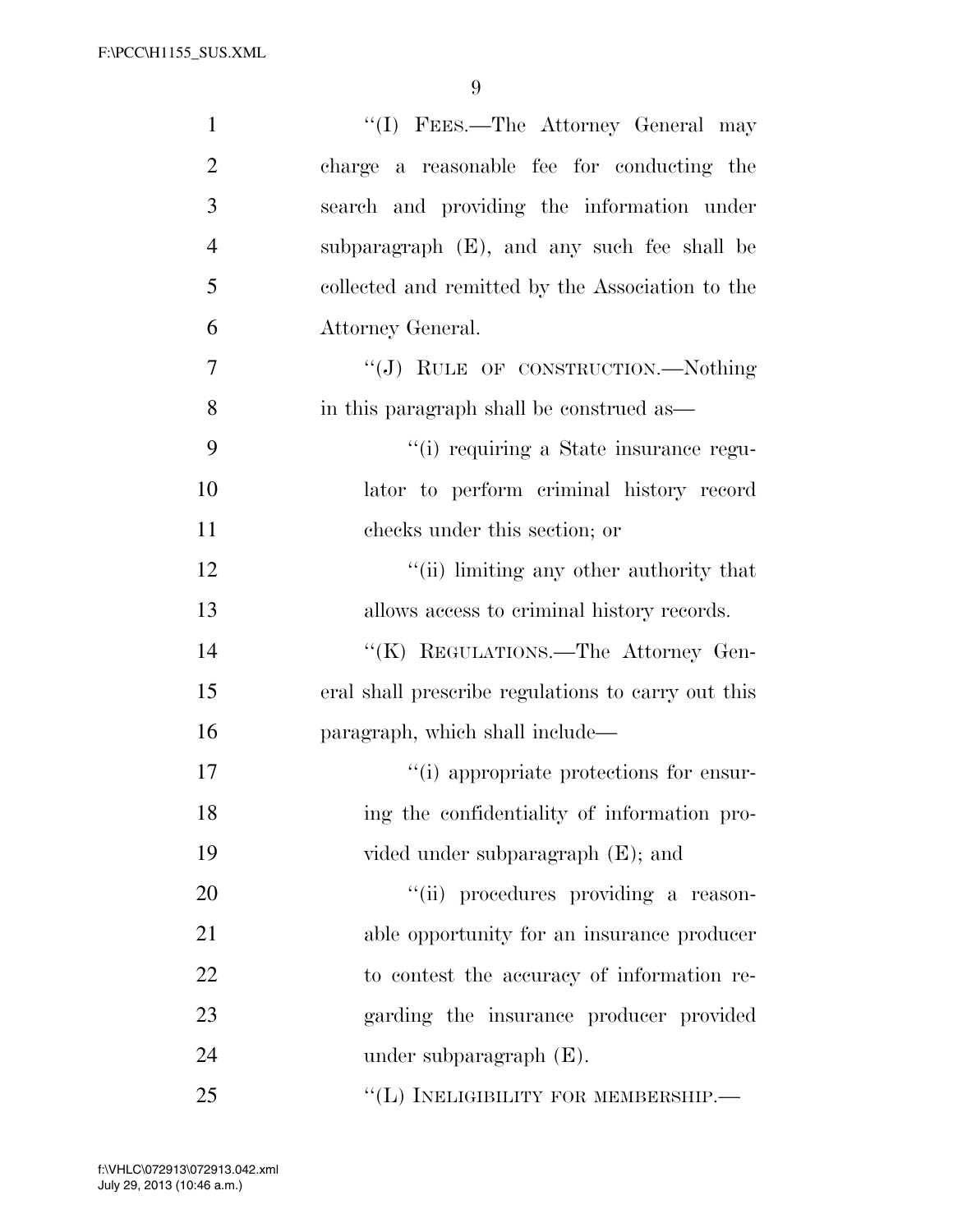| $\mathbf{1}$   | "(i) IN GENERAL.—The Association              |
|----------------|-----------------------------------------------|
| $\overline{2}$ | may, under reasonably consistently applied    |
| 3              | standards, deny membership to an insur-       |
| $\overline{4}$ | ance producer on the basis of criminal his-   |
| 5              | tory record information provided under        |
| 6              | subparagraph $(E)$ , or where the insurance   |
| 7              | producer has been subject to disciplinary     |
| 8              | action, as described in paragraph $(2)$ .     |
| 9              | "(ii) RIGHTS OF APPLICANTS DENIED             |
| 10             | MEMBERSHIP.—The Association shall no-         |
| 11             | tify any insurance producer who is denied     |
| 12             | membership on the basis of criminal his-      |
| 13             | tory record information provided under        |
| 14             | subparagraph $(E)$ of the right of the insur- |
| 15             | ance producer to-                             |
| 16             | $\lq\lq$ (I) obtain a copy of all criminal    |
| 17             | history record information provided to        |
| 18             | the Association under subparagraph            |
| 19             | (E) with respect to the insurance pro-        |
| 20             | ducer; and                                    |
| 21             | $\lq\lq$ (II) challenge the denial of         |
| 22             | membership based on the accuracy              |
| 23             | and completeness of the information.          |
| 24             | "(M) DEFINITION.—For purposes of this         |
| 25             | paragraph, the term 'criminal history record  |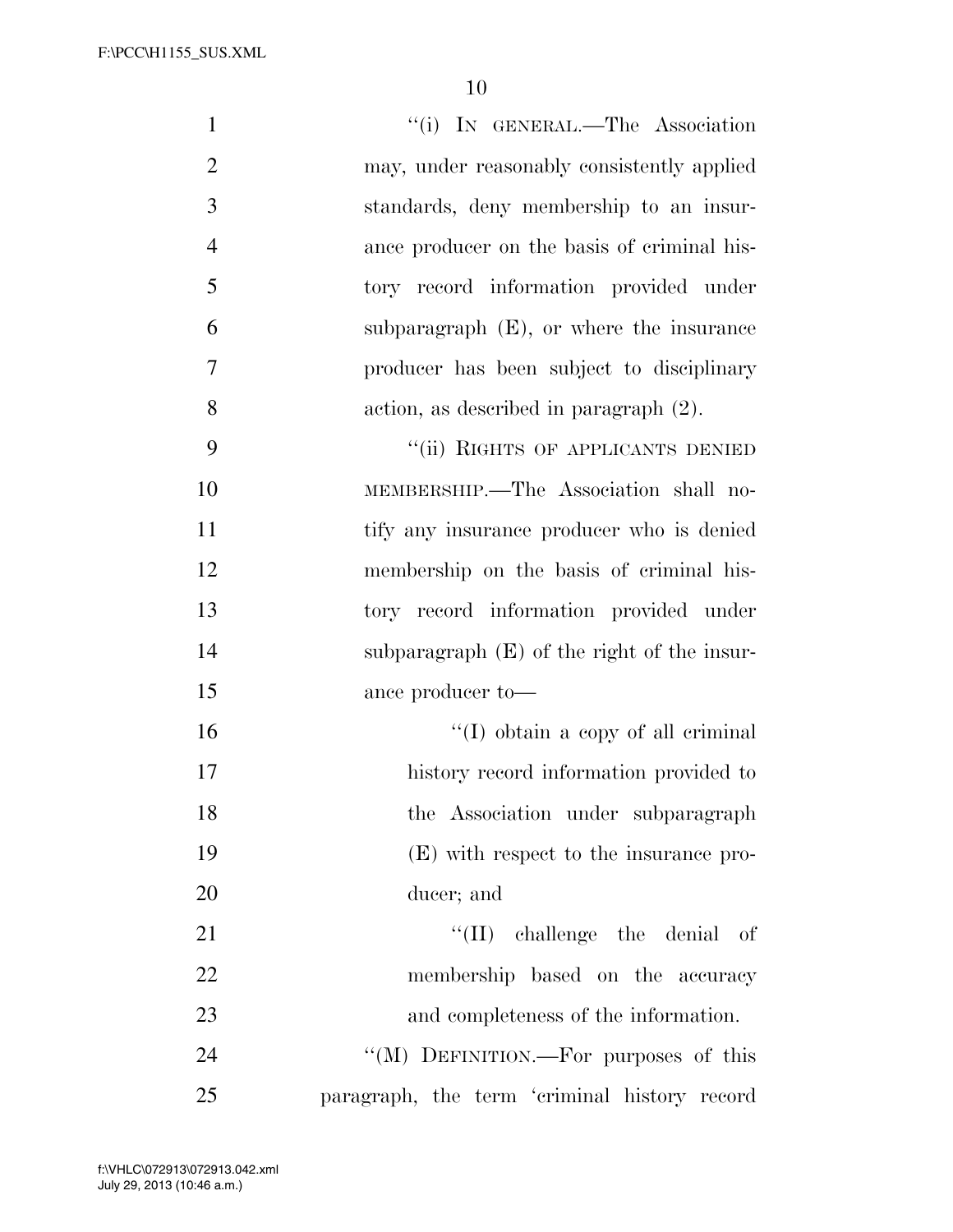check' means a national background check of criminal history records of the Federal Bureau of Investigation.

 ''(b) AUTHORITY TO ESTABLISH MEMBERSHIP CRI- TERIA.—The Association may establish membership cri- teria that bear a reasonable relationship to the purposes for which the Association was established.

8 "(c) ESTABLISHMENT OF CLASSES AND CATEGORIES OF MEMBERSHIP.—

10 <sup>"</sup>(1) CLASSES OF MEMBERSHIP.—The Associa- tion may establish separate classes of membership, with separate criteria, if the Association reasonably determines that performance of different duties re- quires different levels of education, training, experi-ence, or other qualifications.

 ''(2) BUSINESS ENTITIES.—The Association shall establish a class of membership and member- ship criteria for business entities. A business entity that applies for membership shall be required to des- ignate an individual Association member responsible 21 for the compliance of the business entity with Asso- ciation standards and the insurance laws, standards, and regulations of any State in which the business entity seeks to do business on the basis of Associa-tion membership.

 $V_{\rm eff}$  ) and 00000  $P_{\rm eff}$  is a state of the documental  $\Delta$  . The documental  $\Delta$  is a state of the documental  $\Delta$ 

July 29, 2013 (10:46 a.m.) f:\VHLC\072913\072913.042.xml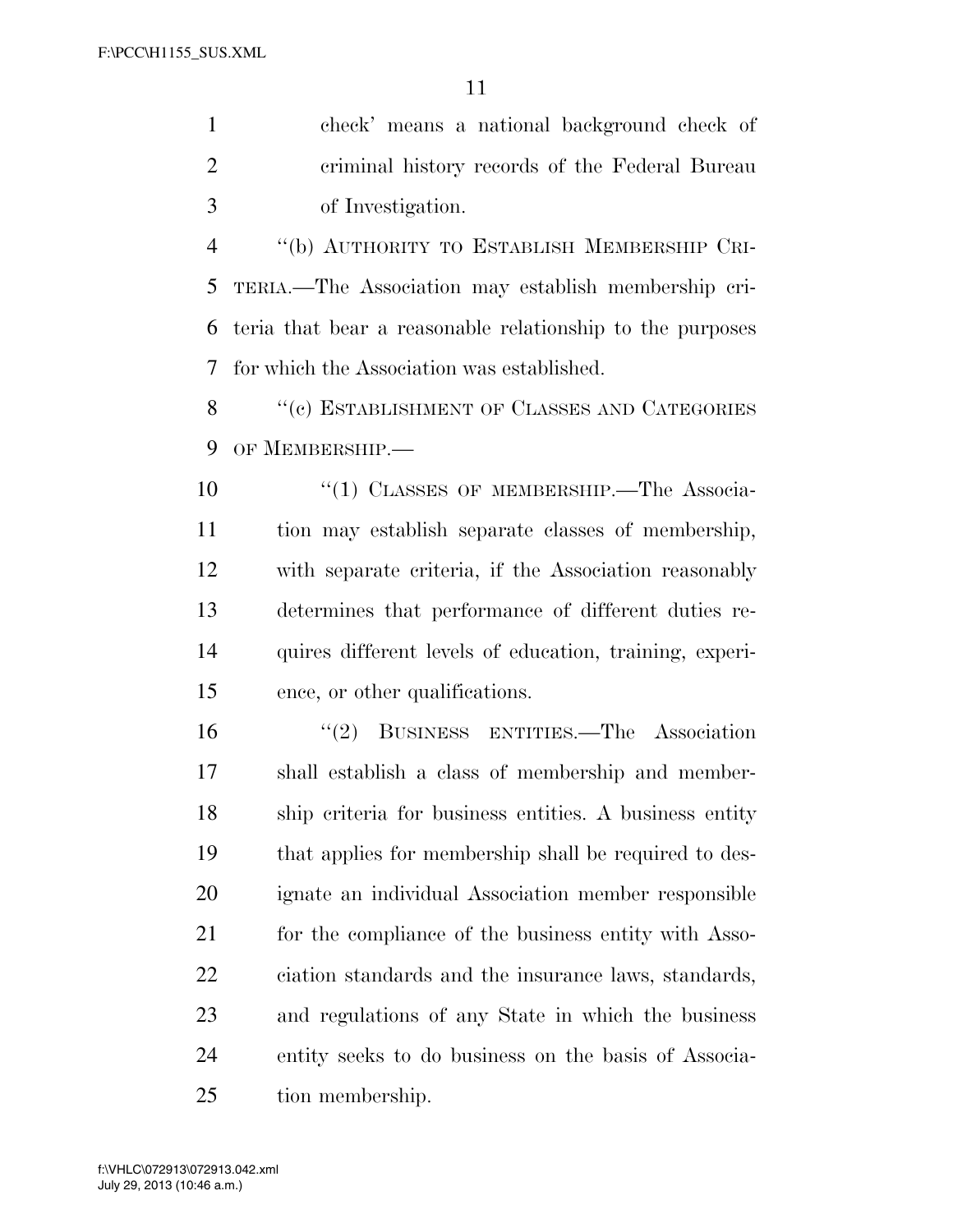1 "(3) CATEGORIES.—

2 "(A) SEPARATE CATEGORIES FOR INSUR- ANCE PRODUCERS PERMITTED.—The Associa- tion may establish separate categories of mem- bership for insurance producers and for other persons or entities within each class, based on the types of licensing categories that exist under State laws.

9 "(B) SEPARATE TREATMENT FOR DEPOSI- TORY INSTITUTIONS PROHIBITED.—No special categories of membership, and no distinct mem- bership criteria, shall be established for mem- bers that are depository institutions or for em- ployees, agents, or affiliates of depository insti-tutions.

16 "(d) MEMBERSHIP CRITERIA.—

17 <sup>''</sup>(1) IN GENERAL.—The Association may estab- lish criteria for membership which shall include standards for personal qualifications, education, training, and experience. The Association shall not establish criteria that unfairly limit the ability of a small insurance producer to become a member of the Association, including imposing discriminatory mem-bership fees.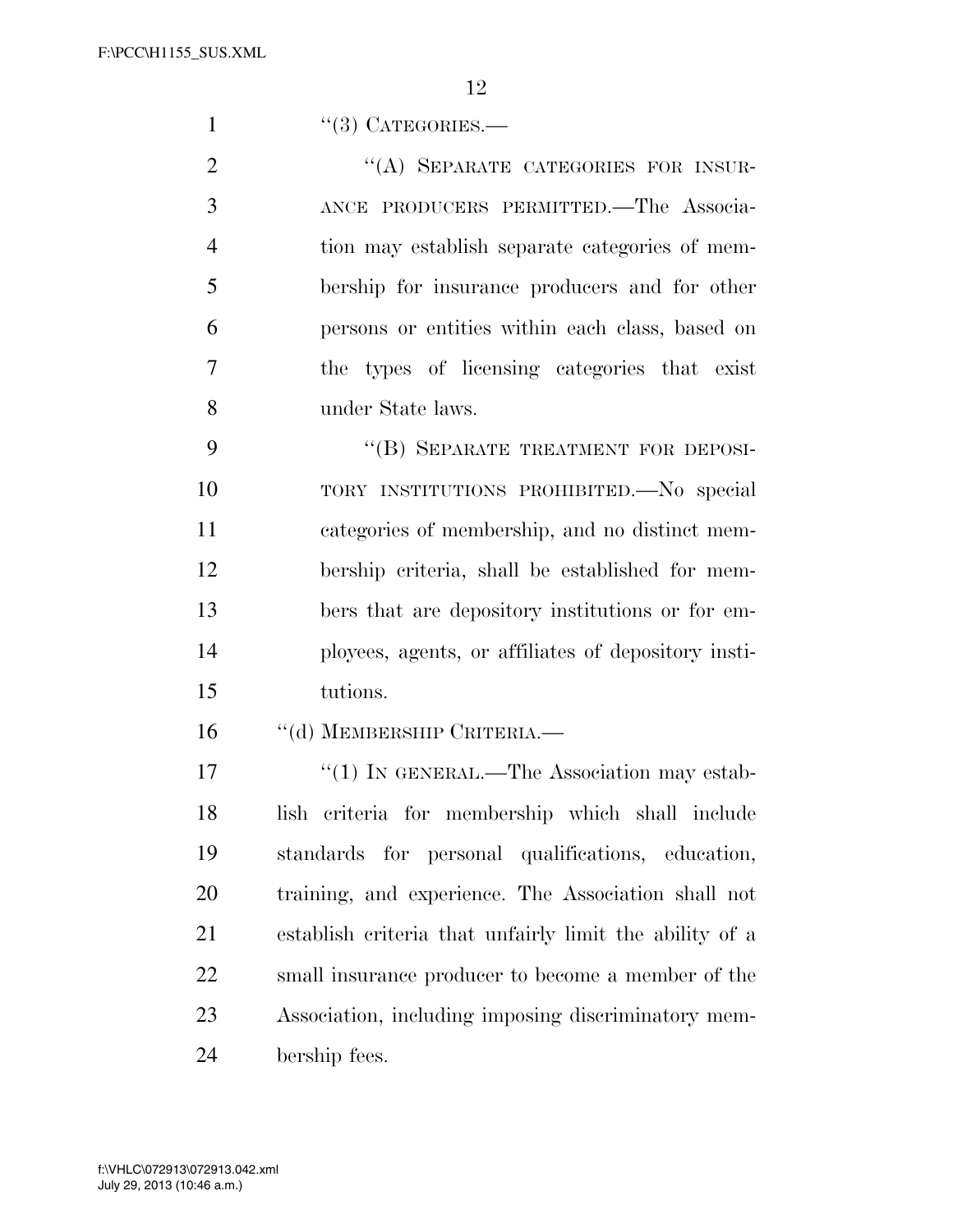| $\mathbf{1}$   | "(2) QUALIFICATIONS.—In establishing criteria         |
|----------------|-------------------------------------------------------|
| $\overline{2}$ | under paragraph (1), the Association shall not adopt  |
| 3              | any qualification less protective to the public than  |
| $\overline{4}$ | that contained in the National Association of Insur-  |
| 5              | ance Commissioners (referred to in this subtitle as   |
| 6              | the 'NAIC') Producer Licensing Model Act in effect    |
| 7              | as of the date of enactment of the National Associa-  |
| 8              | tion of Registered Agents and Brokers Reform Act      |
| 9              | of 2013, and shall consider the highest levels of in- |
| 10             | surance producer qualifications established under     |
| 11             | the licensing laws of the States.                     |
| 12             | $``(3)$ ASSISTANCE FROM STATES.—                      |
| 13             | "(A) IN GENERAL.—The Association may                  |
| 14             | request a State to provide assistance in inves-       |
| 15             | tigating and evaluating the eligibility of a pro-     |
| 16             | spective member for membership in the Associa-        |
| 17             | tion.                                                 |
| 18             | "(B) AUTHORIZATION OF INFORMATION                     |
| 19             | SHARING.—A submission under subsection                |
| 20             | $(a)(4)(C)(i)$ made by an insurance producer li-      |
| 21             | censed in a State shall include a statement           |
| 22             | signed by the person about whom the assistance        |
| 23             | is requested authorizing—                             |
| 24             | "(i) the State to share information                   |

with the Association; and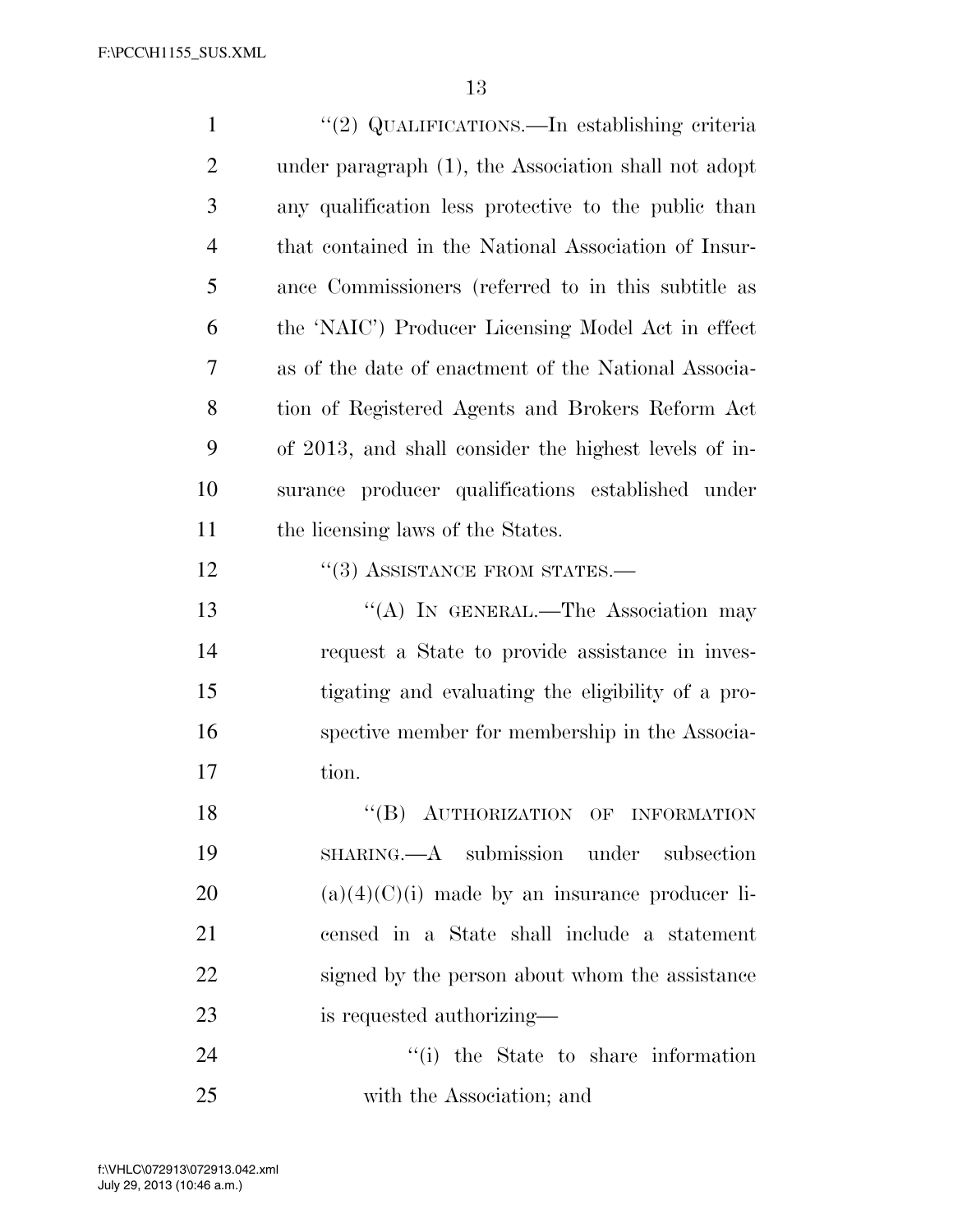| $\mathbf{1}$   | "(ii) the Association to receive the in-           |
|----------------|----------------------------------------------------|
| $\overline{2}$ | formation.                                         |
| 3              | "(C) RULE OF CONSTRUCTION.—Subpara-                |
| $\overline{4}$ | $graph(A)$ shall not be construed as requiring or  |
| 5              | authorizing any State to adopt new or addi-        |
| 6              | tional requirements concerning the licensing or    |
| 7              | evaluation of insurance producers.                 |
| 8              | "(4) DENIAL OF MEMBERSHIP.—The Associa-            |
| 9              | tion may, based on reasonably consistently applied |
| 10             | standards, deny membership to any State-licensed   |
| 11             | insurance producer for failure to meet the member- |
| 12             | ship criteria established by the Association.      |
| 13             | "(e) EFFECT OF MEMBERSHIP.-                        |
| 14             | $``(1)$ AUTHORITY OF ASSOCIATION MEMBERS.—         |
| 15             | Membership in the Association shall—               |
| 16             | $\lq\lq$ authorize an insurance producer to        |
| 17             | sell, solicit, or negotiate insurance in any State |
| 18             | for which the member pays the licensing fee set    |
| 19             | by the State for any line or lines of insurance    |
| 20             | specified in the home State license of the insur-  |
| 21             | ance producer, and exercise all such incidental    |
| 22             | powers as shall be necessary to carry out such     |
| 23             | activities, including claims adjustments and set-  |
| 24             | the the extent permissible under the laws          |
| 25             | of the State, risk management, employee bene-      |

 $V_{\rm eff}$  ) and 00000  $P_{\rm eff}$  fm  $\sim$  2013  $\mu$   $\sim$  2013  $\mu$   $\sim$  1.3.46  $\mu$   $\sim$  1.3.5  $\mu$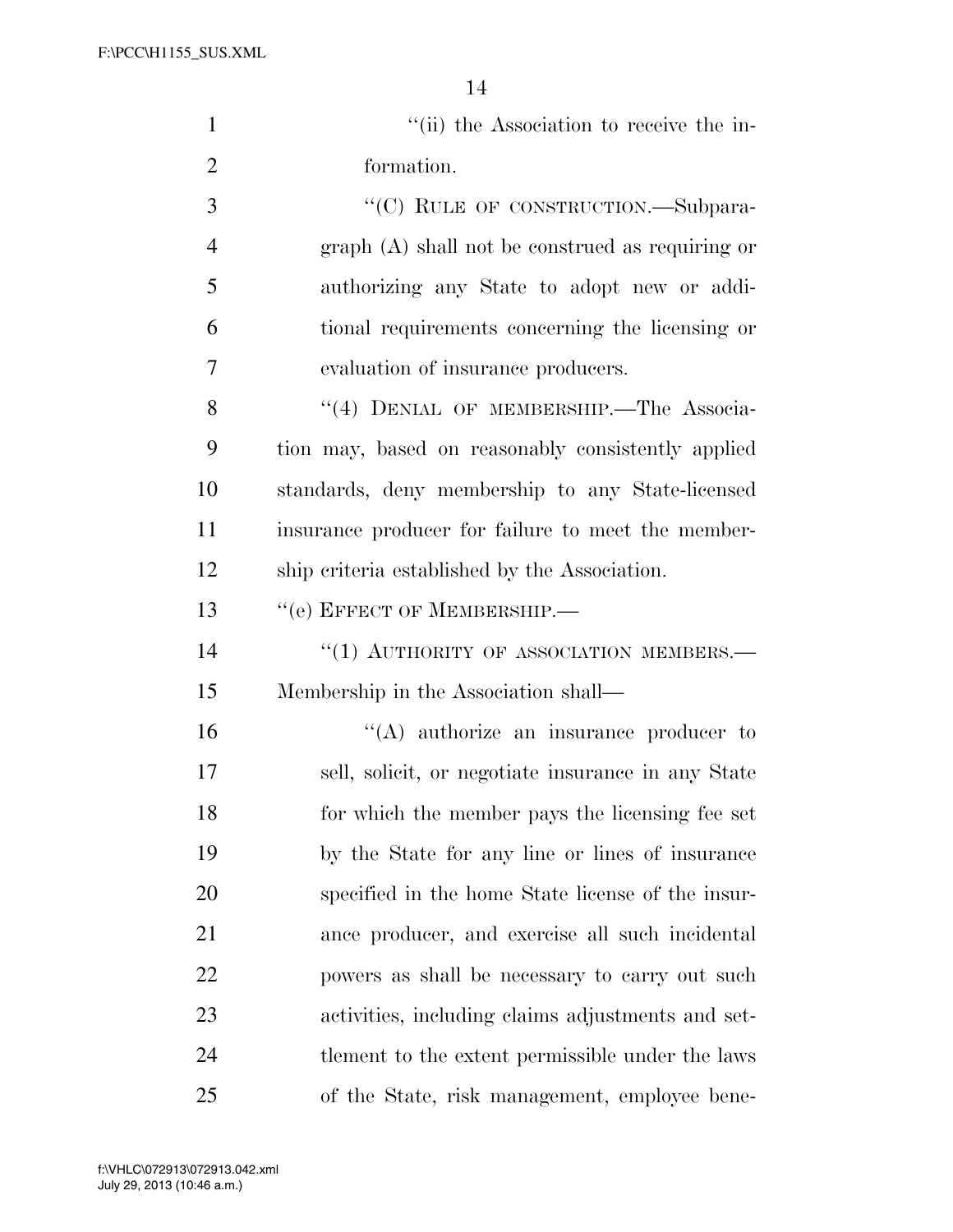| $\mathbf{1}$   | fits advice, retirement planning, and any other       |
|----------------|-------------------------------------------------------|
| $\overline{2}$ | insurance-related consulting activities;              |
| $\mathfrak{Z}$ | $\lq\lq$ be the equivalent of a nonresident in-       |
| $\overline{4}$ | surance producer license for purposes of author-      |
| 5              | izing the insurance producer to engage in the         |
| 6              | activities described in subparagraph $(A)$ in any     |
| 7              | State where the member pays the licensing fee;        |
| 8              | and                                                   |
| 9              | $\lq\lq$ (C) be the equivalent of a nonresident in-   |
| 10             | surance producer license for the purpose of sub-      |
| 11             | jecting an insurance producer to all laws, regu-      |
| 12             | lations, provisions or other action of any State      |
| 13             | concerning revocation, suspension, or other en-       |
| 14             | forcement action related to the ability of a          |
| 15             | member to engage in any activity within the           |
| 16             | scope of authority granted under this subsection      |
| 17             | and to all State laws, regulations, provisions,       |
| 18             | and actions preserved under paragraph (5).            |
| 19             | "(2) VIOLENT CRIME CONTROL AND LAW EN-                |
| 20             | FORCEMENT ACT OF 1994.—Nothing in this subtitle       |
| 21             | shall be construed to alter, modify, or supercede any |
| 22             | requirement established by section 1033 of title 18,  |
| 23             | United States Code.                                   |

24 ''(3) AGENT FOR REMITTING FEES.—The Asso-ciation shall act as an agent for any member for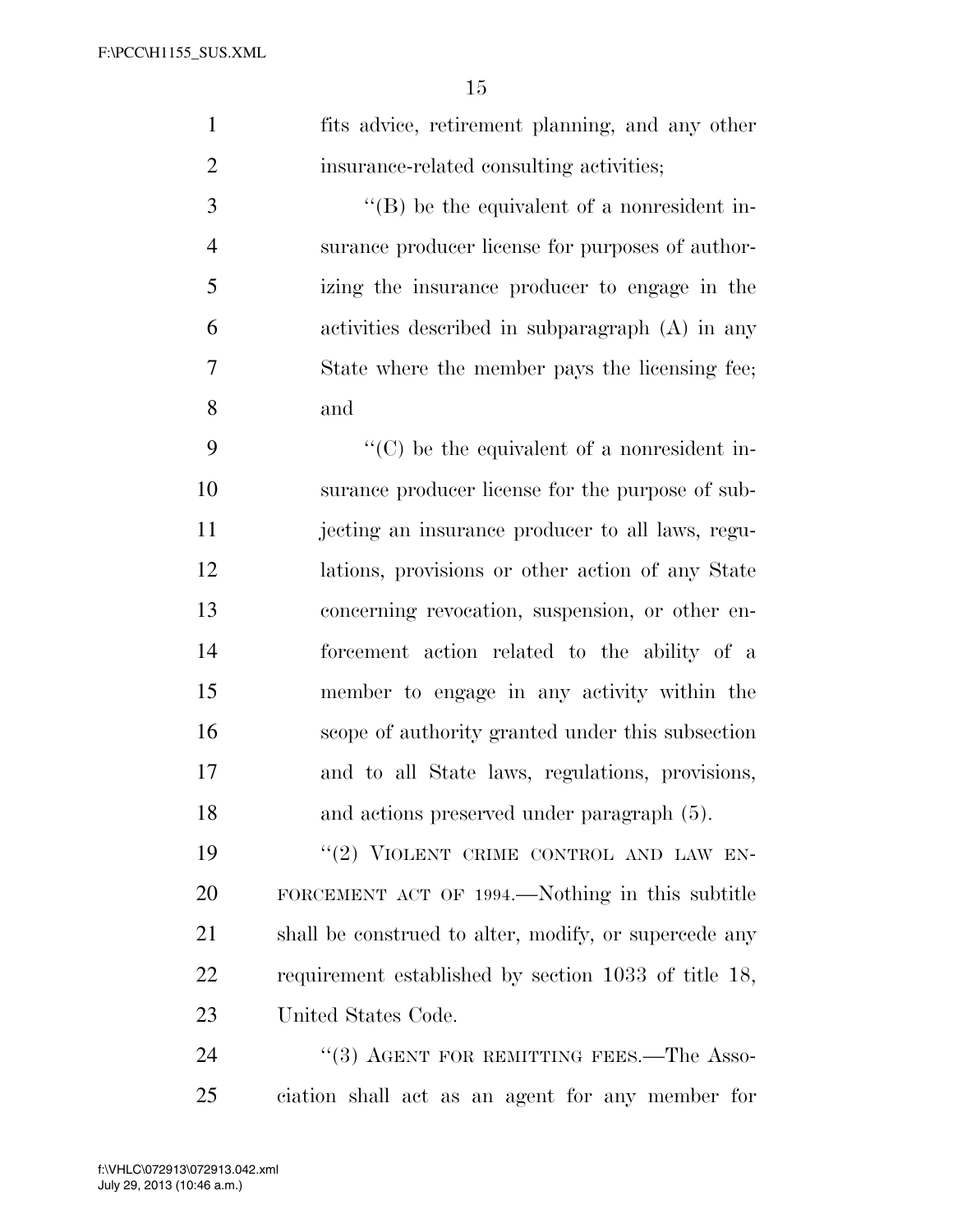purposes of remitting licensing fees to any State pursuant to paragraph (1).

''(4) NOTIFICATION OF ACTION.—

4 "(A) In GENERAL.—The Association shall notify the States (including State insurance regulators) and the NAIC when an insurance producer has satisfied the membership criteria of this section. The States (including State in- surance regulators) shall have 10 business days after the date of the notification in order to provide the Association with evidence that the insurance producer does not satisfy the criteria for membership in the Association.

14 "(B) ONGOING DISCLOSURES REQUIRED.— On an ongoing basis, the Association shall dis- close to the States (including State insurance regulators) and the NAIC a list of the States in which each member is authorized to operate. The Association shall immediately notify the States (including State insurance regulators) 21 and the NAIC when a member is newly author- ized to operate in one or more States, or is no longer authorized to operate in one or more States on the basis of Association membership.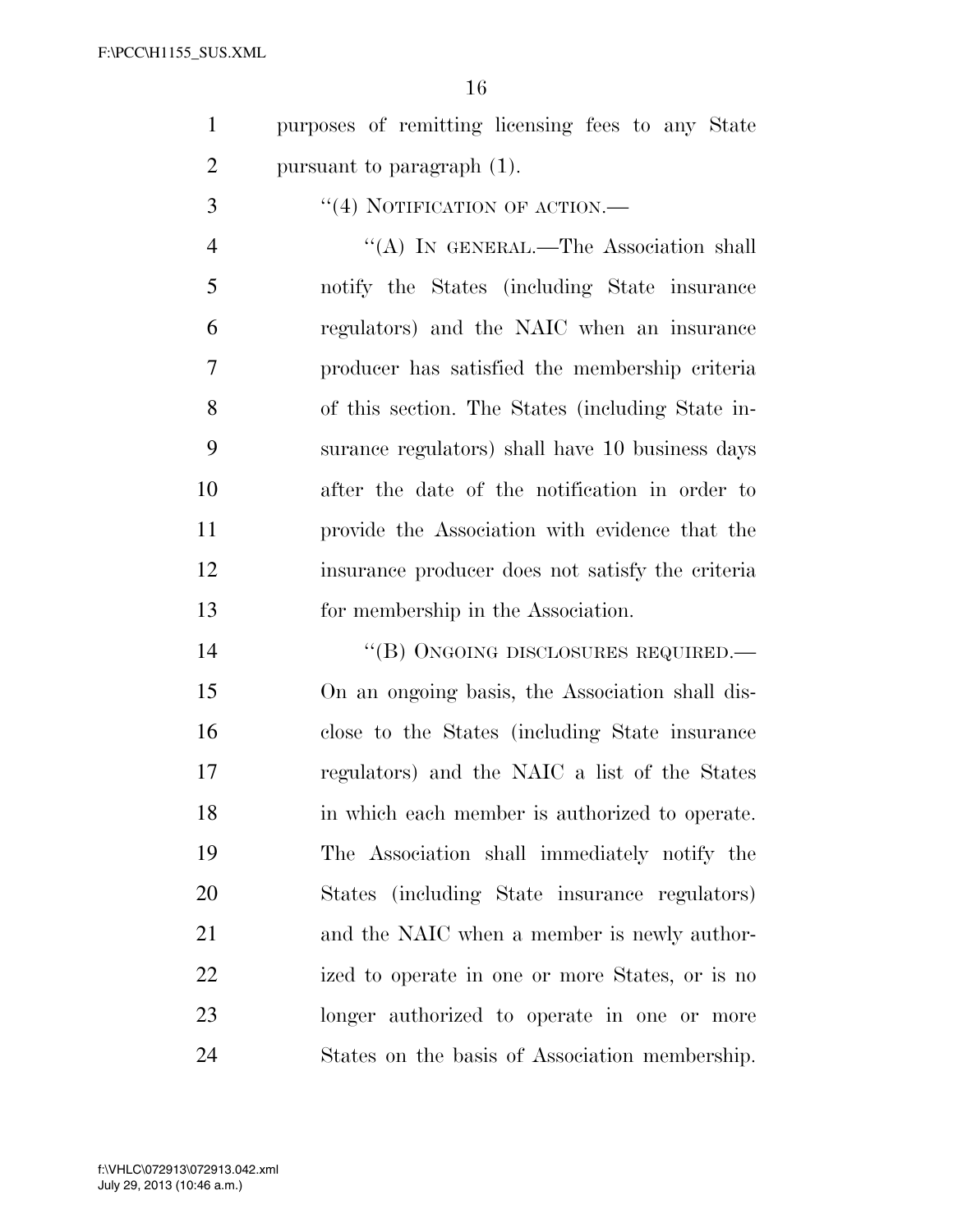| $\mathbf{1}$   | "(5) PRESERVATION OF CONSUMER PROTEC-               |
|----------------|-----------------------------------------------------|
| $\overline{2}$ | TION AND MARKET CONDUCT REGULATION.-                |
| 3              | "(A) IN GENERAL.—No provision of this               |
| $\overline{4}$ | section shall be construed as altering or affect-   |
| 5              | ing the applicability or continuing effectiveness   |
| 6              | of any law, regulation, provision, or other action  |
| 7              | of any State, including those described in sub-     |
| 8              | paragraph (B), to the extent that the State law,    |
| 9              | regulation, provision, or other action is not in-   |
| 10             | consistent with the provisions of this subtitle re- |
| 11             | lated to market entry for nonresident insurance     |
| 12             | producers, and then only to the extent of the in-   |
| 13             | consistency.                                        |
| 14             | PRESERVED REGULATIONS.—The<br>$\lq\lq (B)$          |
| 15             | laws, regulations, provisions, or other actions of  |
| 16             | any State referred to in subparagraph (A) in-       |
| 17             | clude laws, regulations, provisions, or other ac-   |
| 18             | tions that—                                         |
| 19             | "(i) regulate market conduct, insur-                |
| 20             | ance producer conduct, or unfair trade              |
| 21             | practices;                                          |
| 22             | "(ii) establish consumer protections;               |
| 23             | or                                                  |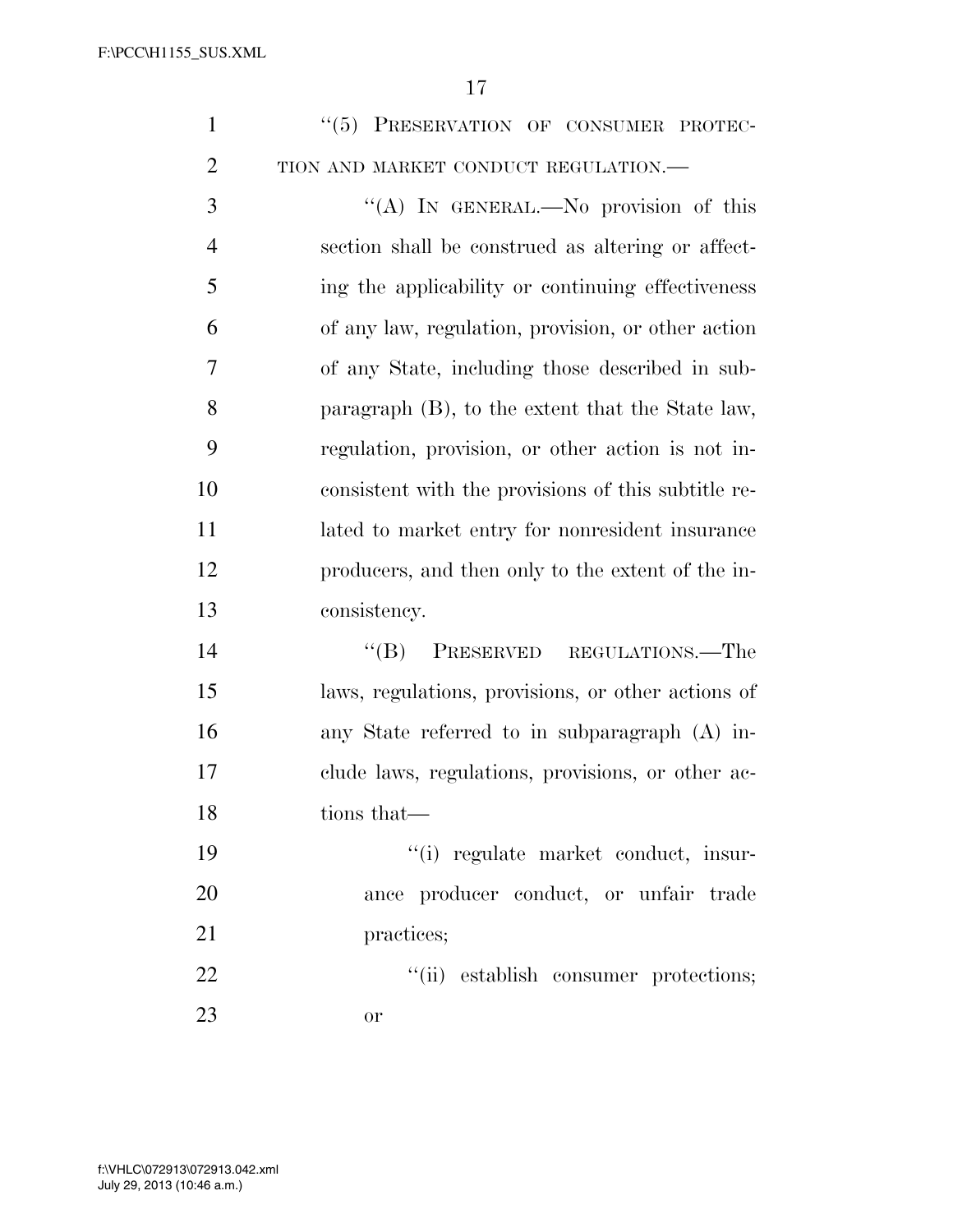| $\mathbf{1}$   | "(iii) require insurance producers to                  |
|----------------|--------------------------------------------------------|
| $\overline{2}$ | be appointed by a licensed or authorized               |
| 3              | insurer.                                               |
| $\overline{4}$ | "(f) BIENNIAL RENEWAL.—Membership in the Asso-         |
| 5              | ciation shall be renewed on a biennial basis.          |
| 6              | "(g) CONTINUING EDUCATION.—                            |
| 7              | " $(1)$ IN GENERAL.—The Association shall es-          |
| 8              | tablish, as a condition of membership, continuing      |
| 9              | education requirements which shall be comparable to    |
| 10             | the continuing education requirements under the li-    |
| 11             | censing laws of a majority of the States.              |
| 12             | "(2) STATE CONTINUING EDUCATION REQUIRE-               |
| 13             | MENTS.—A member may not be required to satisfy         |
| 14             | continuing education requirements imposed under        |
| 15             | the laws, regulations, provisions, or actions of any   |
| 16             | State other than the home State of the member.         |
| 17             | "(3) RECIPROCITY.—The Association shall not            |
| 18             | require a member to satisfy continuing education re-   |
| 19             | quirements that are equivalent to any continuing       |
| 20             | education requirements of the home State of the        |
| 21             | member that have been satisfied by the member dur-     |
| 22             | ing the applicable licensing period.                   |
| 23             | "(4) LIMITATION ON THE ASSOCIATION.—The                |
| 24             | Association shall not directly or indirectly offer any |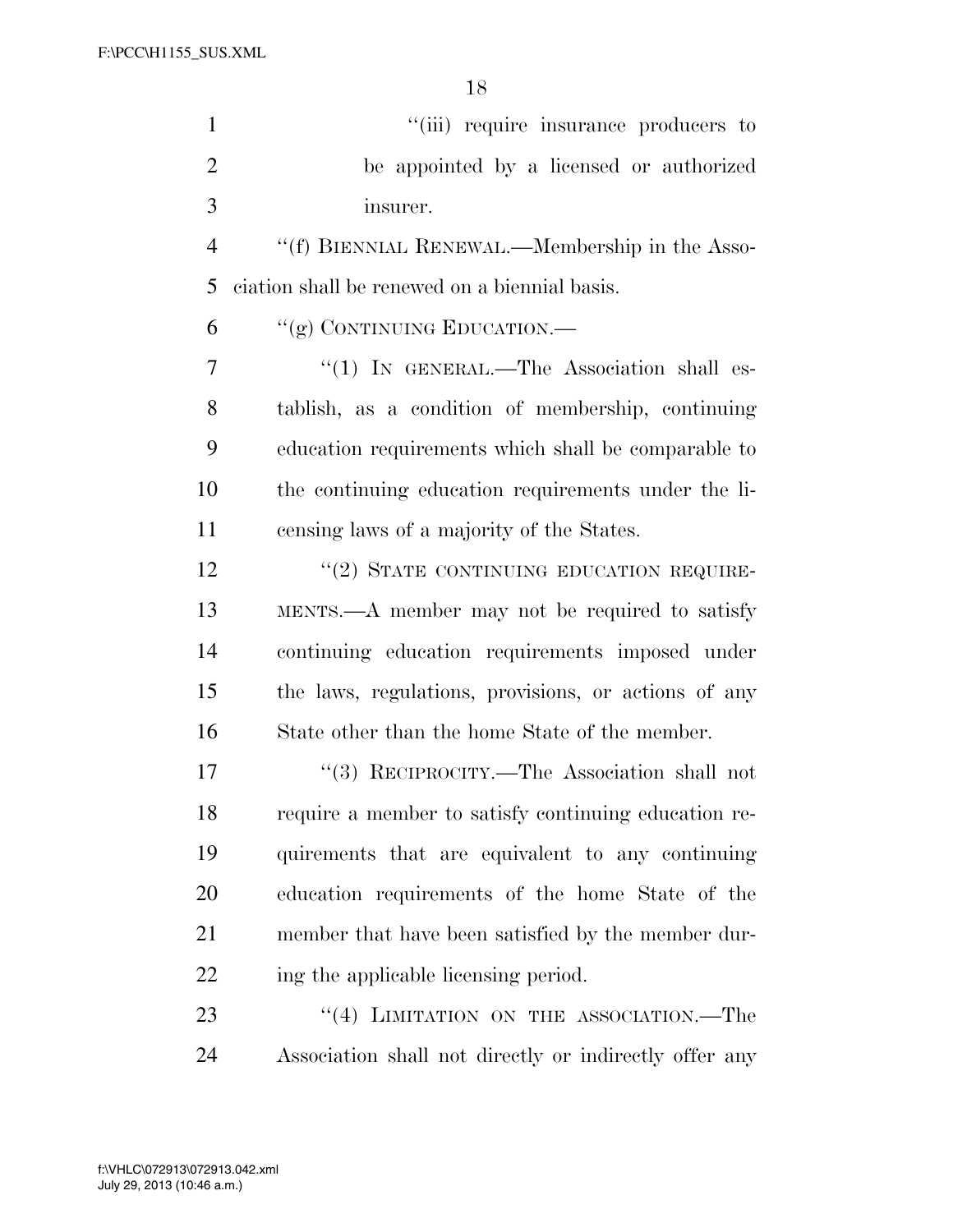| $\mathbf{1}$   | continuing education courses for insurance pro-      |
|----------------|------------------------------------------------------|
| $\overline{2}$ | ducers.                                              |
| 3              | "(h) PROBATION, SUSPENSION AND REVOCATION.-          |
| $\overline{4}$ | "(1) DISCIPLINARY ACTION.—The Association            |
| 5              | may place an insurance producer that is a member     |
| 6              | of the Association on probation or suspend or revoke |
| 7              | the membership of the insurance producer in the As-  |
| 8              | sociation, or assess monetary fines or penalties, as |
| 9              | the Association determines to be appropriate, if—    |
| 10             | $\lq\lq$ the insurance producer fails to meet        |
| 11             | applicable membership criteria or other<br>the       |
| 12             | standards established by the Association;            |
| 13             | $\lq\lq$ the insurance producer has been sub-        |
| 14             | ject to disciplinary action pursuant to a final      |
| 15             | adjudicatory proceeding under the jurisdiction       |
| 16             | of a State insurance regulator;                      |
| 17             | "(C) an insurance license held by the in-            |
| 18             | surance producer has been suspended or re-           |
| 19             | voked by a State insurance regulator; or             |
| 20             | $\lq\lq$ (D) the insurance producer has been con-    |
| 21             | victed of a crime that would have resulted in        |
| 22             | the denial of membership pursuant to sub-            |
| 23             | section $(a)(4)(L)(i)$ at the time of application,   |
| 24             | and the Association has received a copy of the       |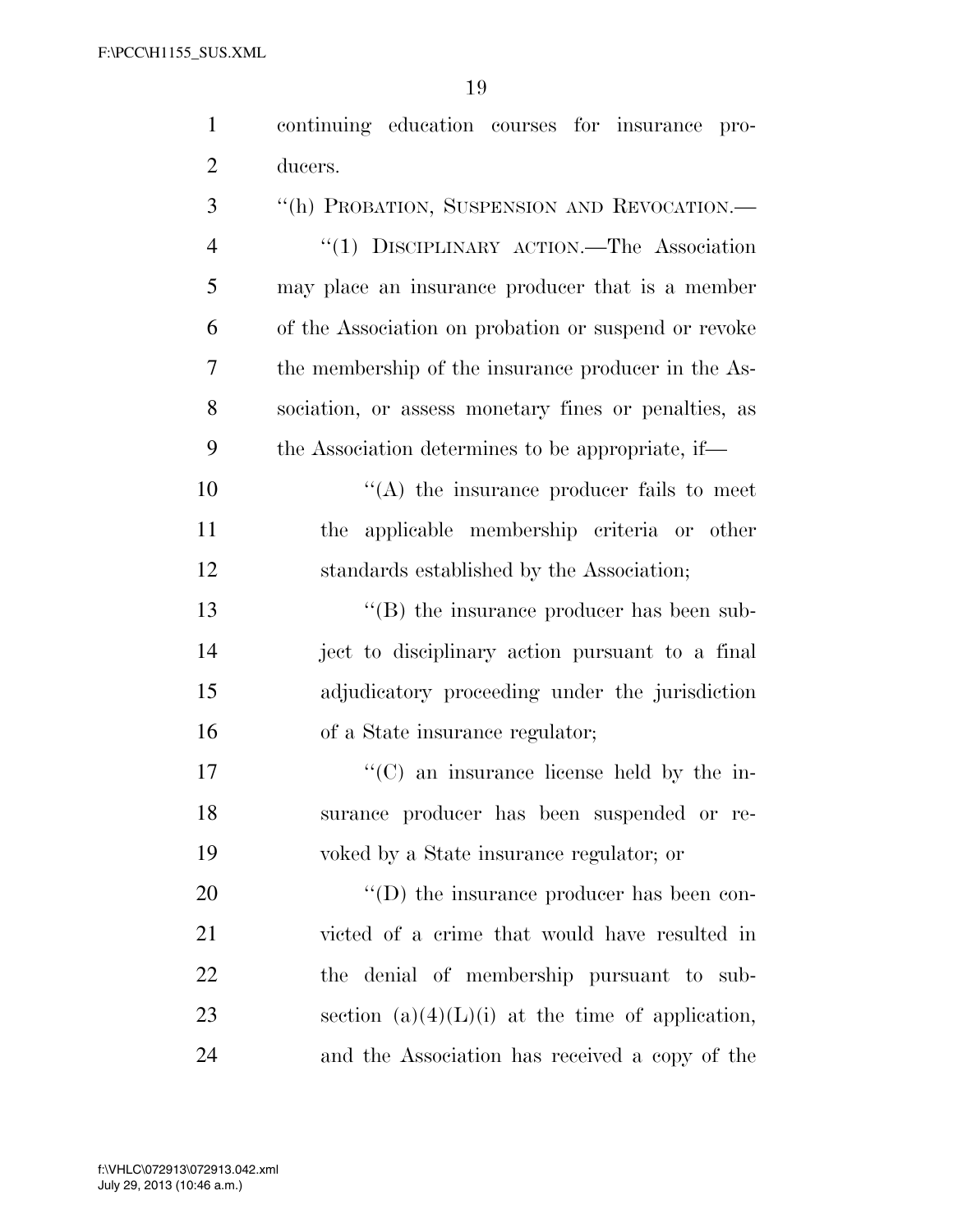|                | ∠∪                                                     |
|----------------|--------------------------------------------------------|
| $\mathbf{1}$   | final disposition from a court of competent ju-        |
| $\overline{2}$ | risdiction.                                            |
| 3              | (2)<br>VIOLATIONS OF ASSOCIATION<br>STAND-             |
| $\overline{4}$ | ARDS.—The Association shall have the power to in-      |
| 5              | vestigate alleged violations of Association standards. |
| 6              | "(3) REPORTING.—The Association shall imme-            |
| 7              | diately notify the States (including State insurance)  |
| 8              | regulators) and the NAIC when the membership of        |
| 9              | an insurance producer has been placed on probation     |
| 10             | or has been suspended, revoked, or otherwise termi-    |
| 11             | nated, or when the Association has assessed mone-      |
| 12             | tary fines or penalties.                               |
| 13             | "(i) CONSUMER COMPLAINTS.—                             |
| 14             | $\lq(1)$ In GENERAL.—The Association shall—            |
| 15             | $\lq\lq$ refer any complaint against a mem-            |
| 16             | ber of the Association from a consumer relating        |
| 17             | to alleged misconduct or violations of State in-       |
| 18             | surance laws to the State insurance regulator          |
| 19             | where the consumer resides and, when appro-            |

 priate, to any additional State insurance regu- lator, as determined by standards adopted by 22 the Association; and

23 ''(B) make any related records and infor- mation available to each State insurance regu-lator to whom the complaint is forwarded.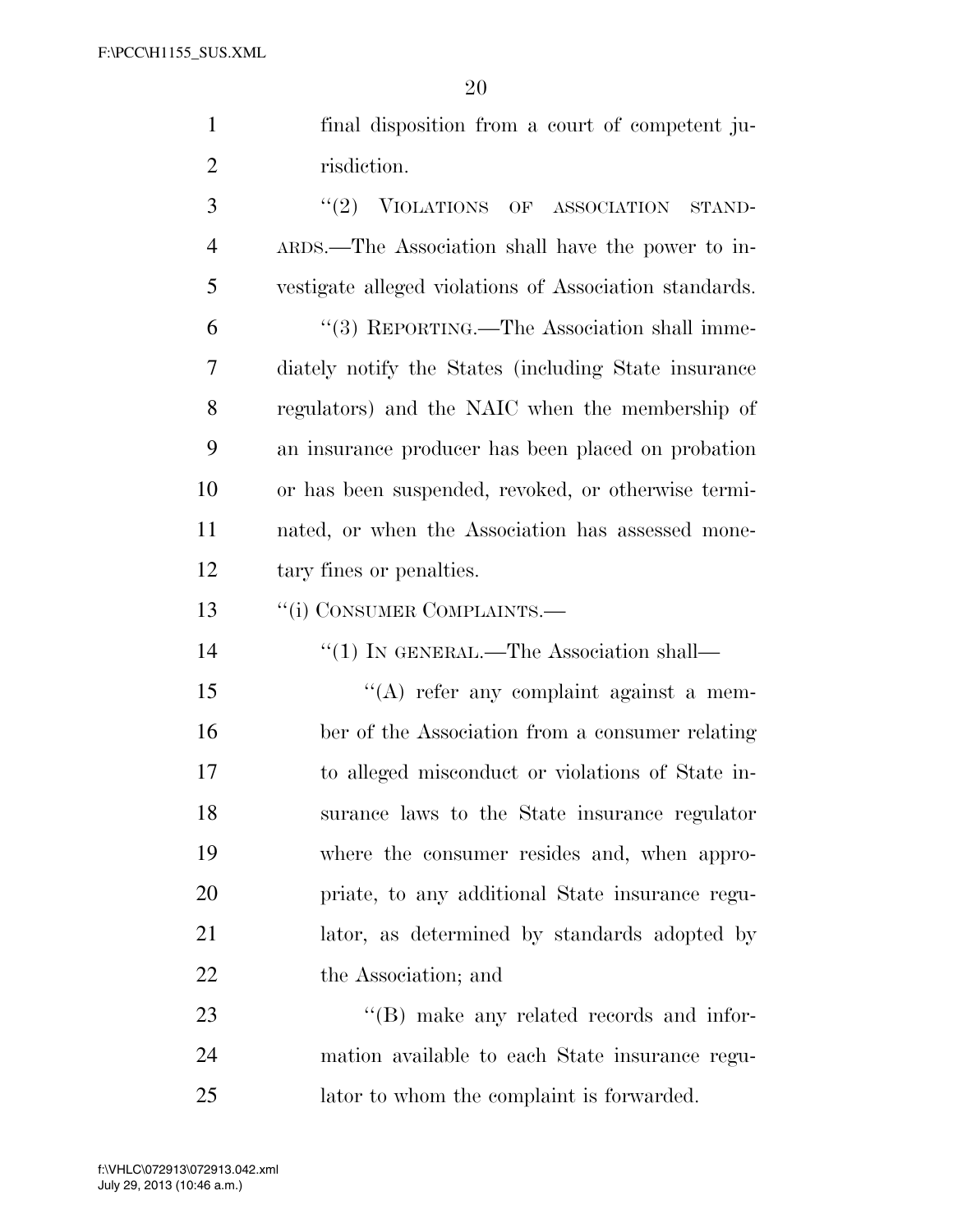1 ''(2) TELEPHONE AND OTHER ACCESS.—The Association shall maintain a toll-free number for purposes of this subsection and, as practicable, other alternative means of communication with consumers, such as an Internet webpage.

6 "(3) FINAL DISPOSITION OF INVESTIGATION.— State insurance regulators shall provide the Associa- tion with information regarding the final disposition of a complaint referred pursuant to paragraph (1)(A), but nothing shall be construed to compel a State to release confidential investigation reports or other information protected by State law to the As-sociation.

 ''(j) INFORMATION SHARING.—The Association may—

16 ''(1) share documents, materials, or other infor- mation, including confidential and privileged docu- ments, with a State, Federal, or international gov- ernmental entity or with the NAIC or other appro- priate entity referred to paragraphs (3) and (4), provided that the recipient has the authority and agrees to maintain the confidentiality or privileged status of the document, material, or other informa-tion;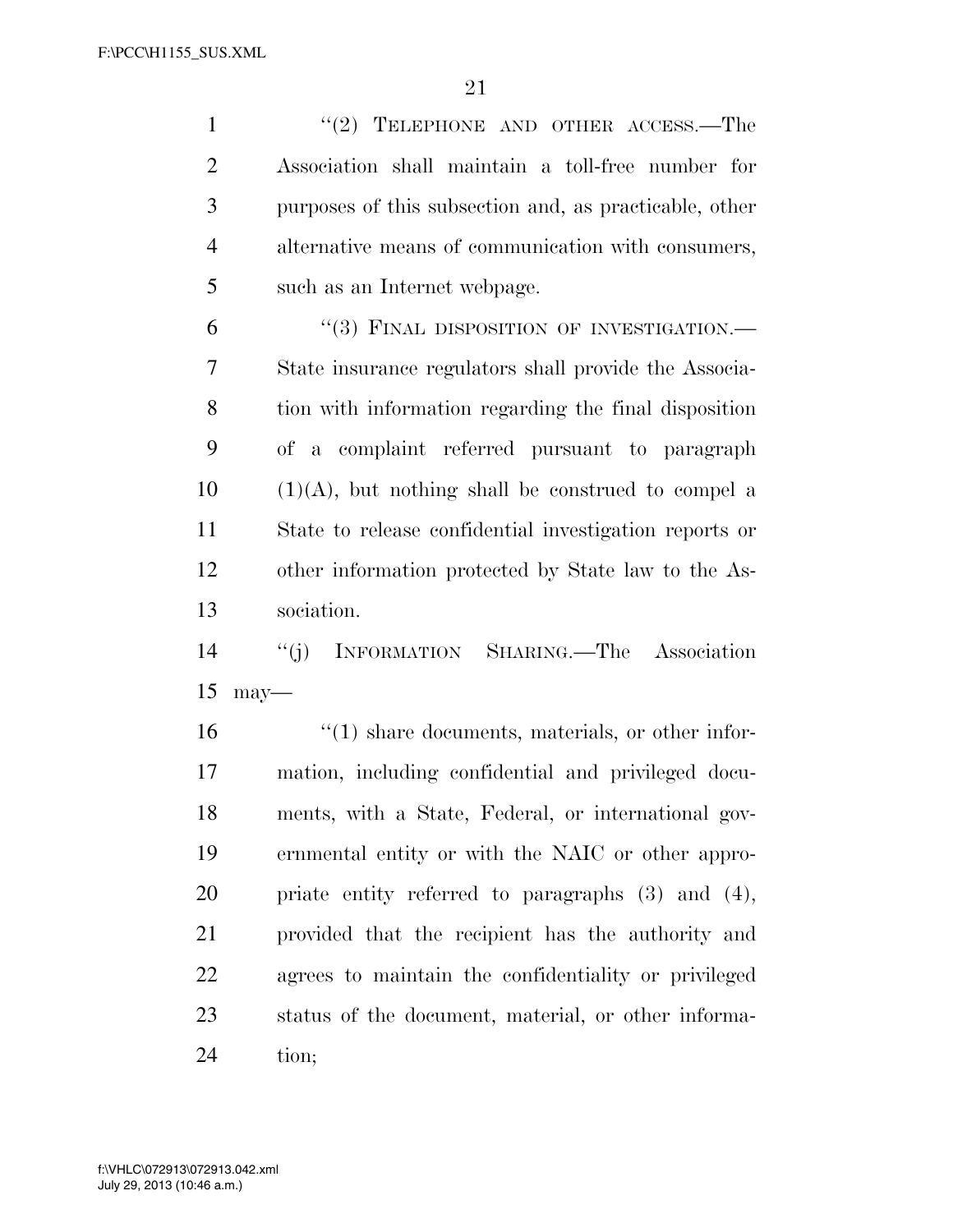$\frac{1}{2}$  ''(2) limit the sharing of information as re- quired under this subtitle with the NAIC or any other non-governmental entity, in circumstances under which the Association determines that the sharing of such information is unnecessary to fur-ther the purposes of this subtitle;

 ''(3) establish a central clearinghouse, or utilize the NAIC or another appropriate entity, as deter- mined by the Association, as a central clearinghouse, for use by the Association and the States (including State insurance regulators), through which members of the Association may disclose their intent to oper- ate in 1 or more States and pay the licensing fees to the appropriate States; and

 ''(4) establish a database, or utilize the NAIC or another appropriate entity, as determined by the Association, as a database, for use by the Associa- tion and the States (including State insurance regu- lators) for the collection of regulatory information concerning the activities of insurance producers.

21 "(k) EFFECTIVE DATE.—The provisions of this sec-tion shall take effect on the later of—

23  $\frac{1}{2}$  (1) the expiration of the 2-year period begin-ning on the date of enactment of the National Asso-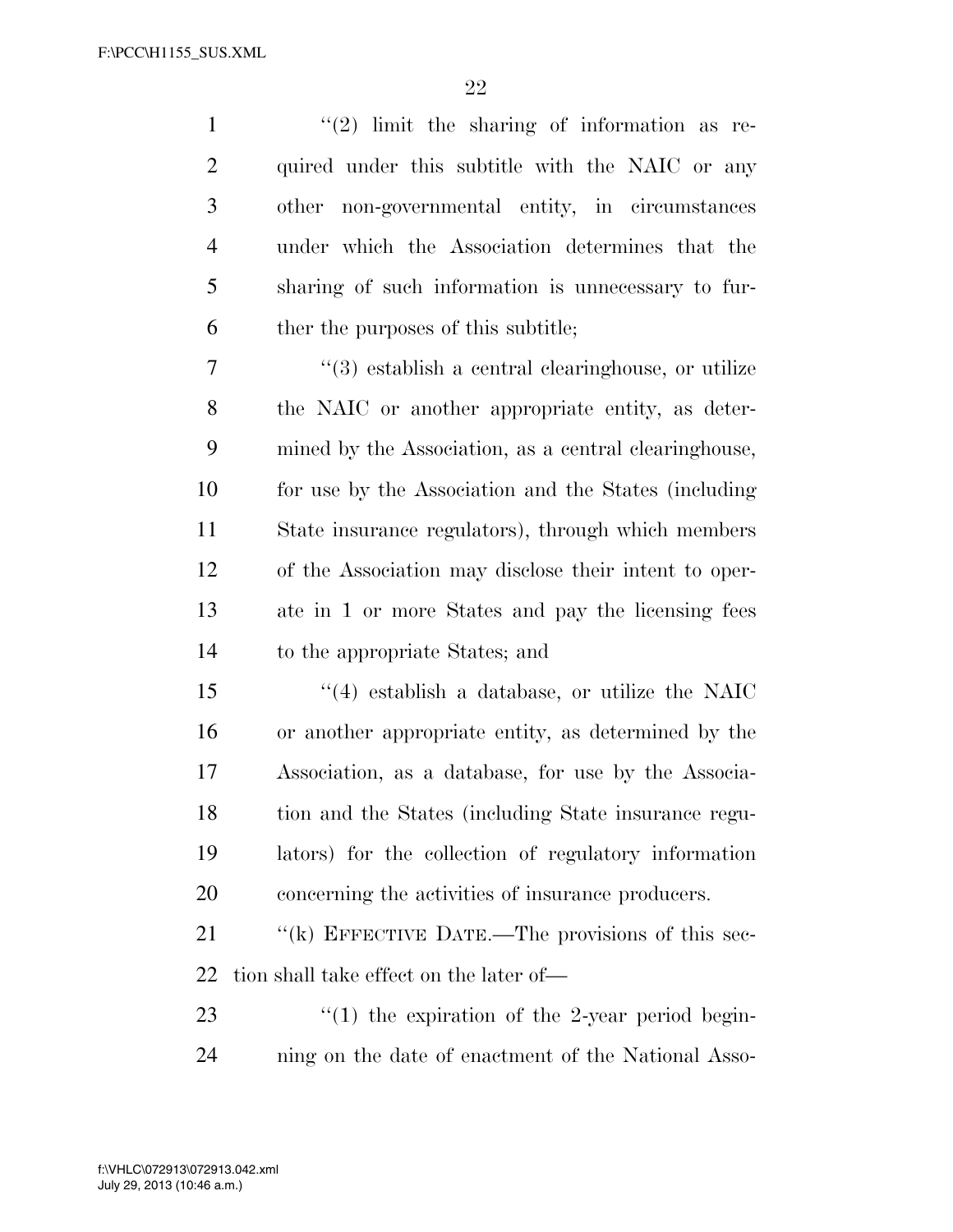ciation of Registered Agents and Brokers Reform Act of 2013; and

3 ''(2) the date of incorporation of the Associa-tion.

### **''SEC. 324. BOARD OF DIRECTORS.**

 ''(a) ESTABLISHMENT.—There is established a board of directors of the Association, which shall have authority to govern and supervise all activities of the Association. ''(b) POWERS.—The Board shall have such of the powers and authority of the Association as may be speci-fied in the bylaws of the Association.

12 "(c) COMPOSITION.—

 ''(1) IN GENERAL.—The Board shall consist of 13 members who shall be appointed by the Presi- dent, by and with the advice and consent of the Sen- ate, in accordance with the procedures established under Senate Resolution 116 of the 112th Congress, of whom—

 ''(A) 8 shall be State insurance commis- sioners appointed in the manner provided in paragraph (2), 1 of whom shall be designated by the President to serve as the chairperson of 23 the Board until the Board elects one such State insurance commissioner Board member to serve as the chairperson of the Board;

 $V_{\rm eff}$  ) and 0.46  $\mu$  2003  $\mu$  -documental  $\mu$  and  $\mu$  and  $\mu$   $\mu$  and  $\mu$   $\mu$ 

July 29, 2013 (10:46 a.m.) f:\VHLC\072913\072913.042.xml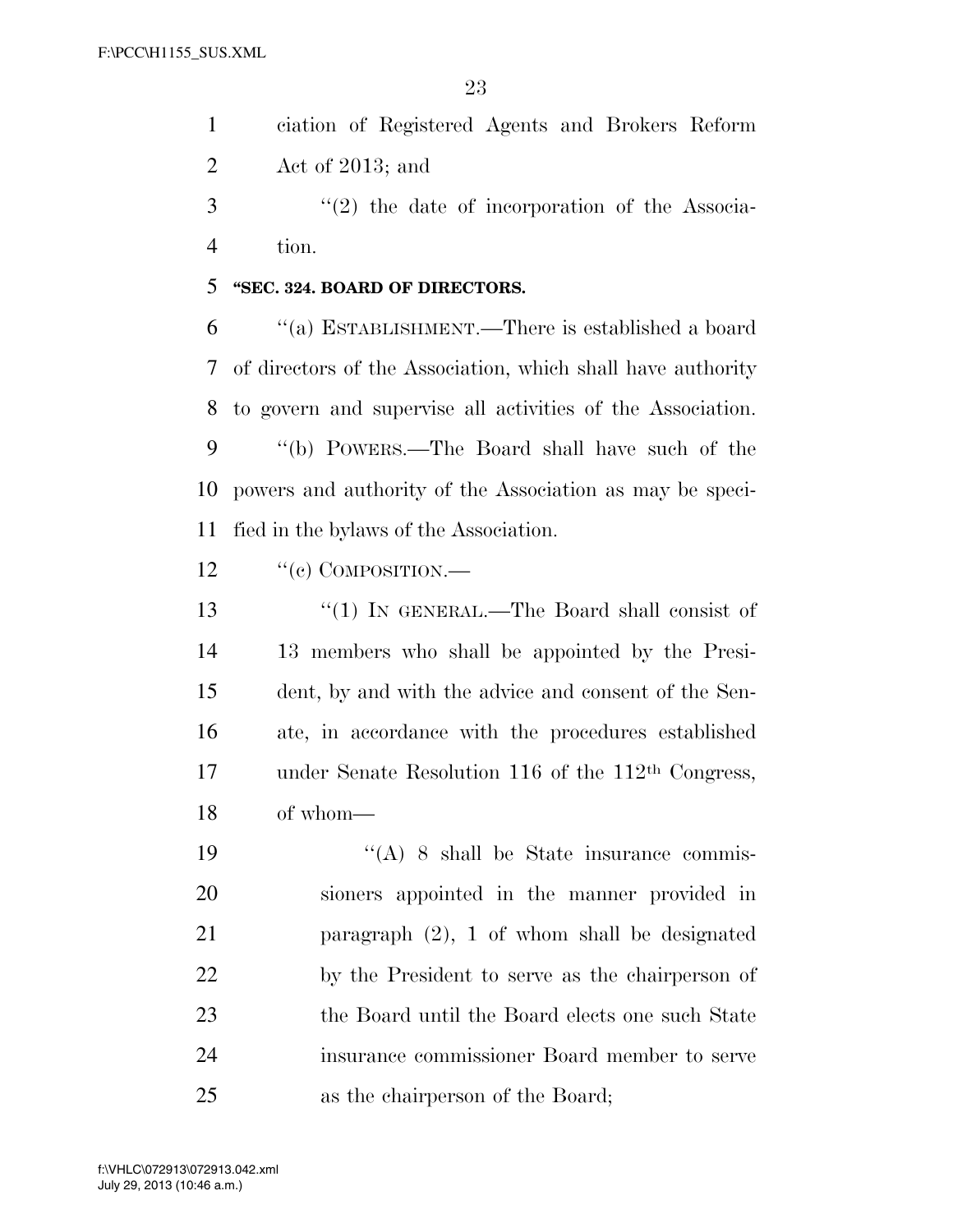| $\mathbf{1}$   | $\cdot$ (B) 3 shall have demonstrated expertise       |
|----------------|-------------------------------------------------------|
| $\overline{2}$ | and experience with property and casualty in-         |
| 3              | surance producer licensing; and                       |
| $\overline{4}$ | $\cdot$ (C) 2 shall have demonstrated expertise       |
| 5              | and experience with life or health insurance          |
| 6              | producer licensing.                                   |
| 7              | "(2) STATE INSURANCE REGULATOR<br>REP-                |
| 8              | RESENTATIVES.-                                        |
| 9              | "(A) RECOMMENDATIONS.—Before making                   |
| 10             | any appointments pursuant to paragraph                |
| 11             | $(1)(A)$ , the President shall request a list of rec- |
| 12             | ommended candidates from the States through           |
| 13             | the NAIC, which shall not be binding on the           |
| 14             | President. If the NAIC fails to submit a list of      |
| 15             | recommendations not later than 15 business            |
| 16             | days after the date of the request, the President     |
| 17             | may make the requisite appointments without           |
| 18             | considering the views of the NAIC.                    |
| 19             | "(B) POLITICAL AFFILIATION.—Not more                  |
| 20             | than 4 Board members appointed under para-            |
| 21             | graph $(1)(A)$ shall belong to the same political     |
| 22             | party.                                                |
| 23             | "(C) FORMER STATE INSURANCE COMMIS-                   |
| 24             | SIONERS.-                                             |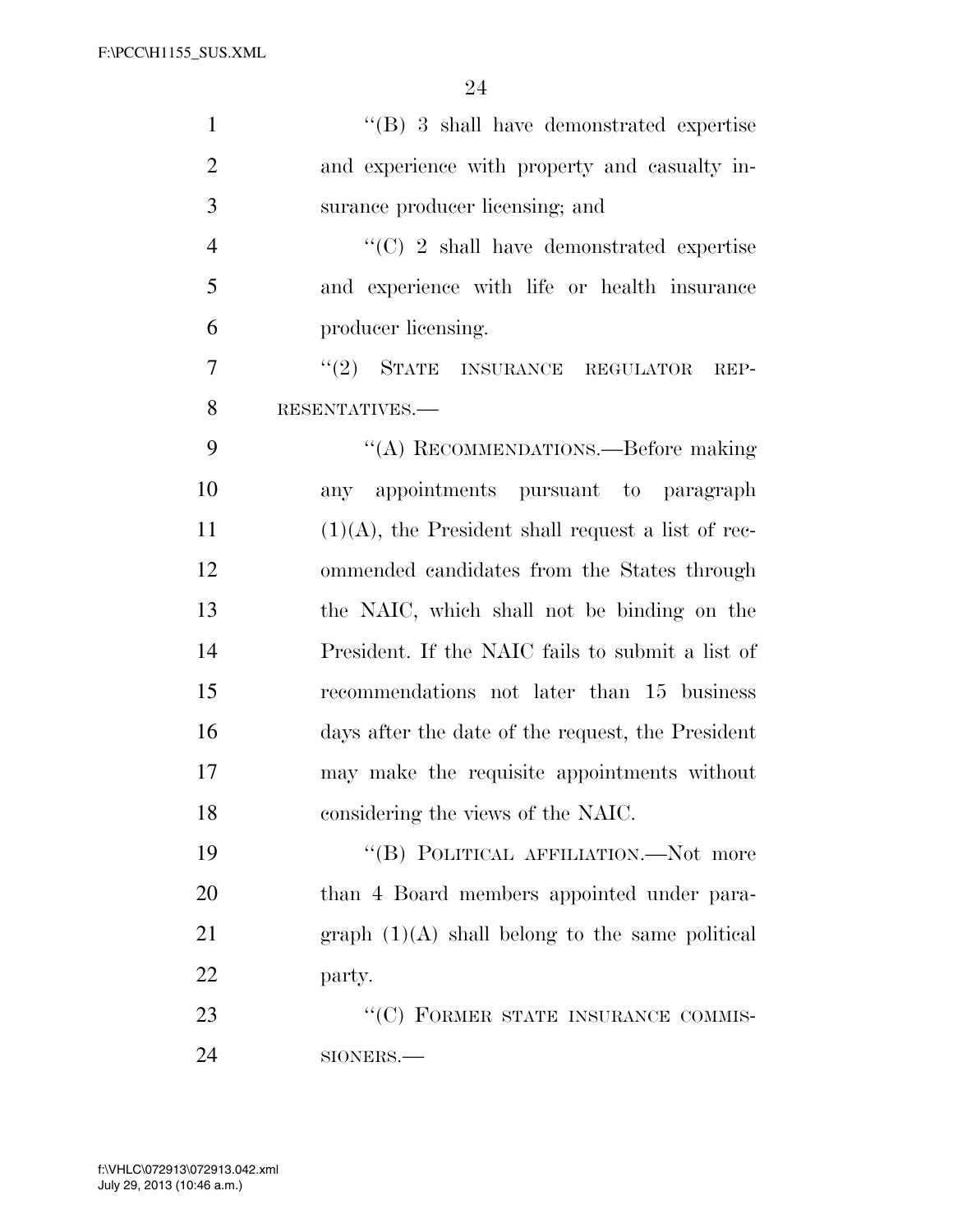| $\mathbf{1}$   | "(i) IN GENERAL.—If, after offering             |
|----------------|-------------------------------------------------|
| $\overline{2}$ | each currently serving State insurance          |
| 3              | commissioner an appointment to the              |
| $\overline{4}$ | Board, fewer than 8 State insurance com-        |
| 5              | missioners have accepted appointment to         |
| 6              | the Board, the President may appoint the        |
| 7              | remaining State insurance commissioner          |
| 8              | Board members, as required under para-          |
| 9              | graph $(1)(A)$ , of the appropriate political   |
| 10             | party as required under subparagraph (B),       |
| 11             | from among individuals who are former           |
| 12             | State insurance commissioners.                  |
| 13             | "(ii) LIMITATION.—A former State                |
| 14             | insurance commissioner appointed as de-         |
| 15             | scribed in clause (i) may not be employed       |
| 16             | by or have any present direct or indirect fi-   |
| 17             | nancial interest in any insurer, insurance      |
| 18             | producer, or other entity in the insurance      |
| 19             | industry, other than direct or indirect own-    |
| 20             | ership of, or beneficial interest in, an in-    |
| 21             | surance policy or annuity contract written      |
| 22             | or sold by an insurer.                          |
| 23             | $\lq\lq (D)$<br>SERVICE THROUGH TERM.—If a      |
| 24             | Board member appointed under paragraph          |
| 25             | $(1)(A)$ ceases to be a State insurance commis- |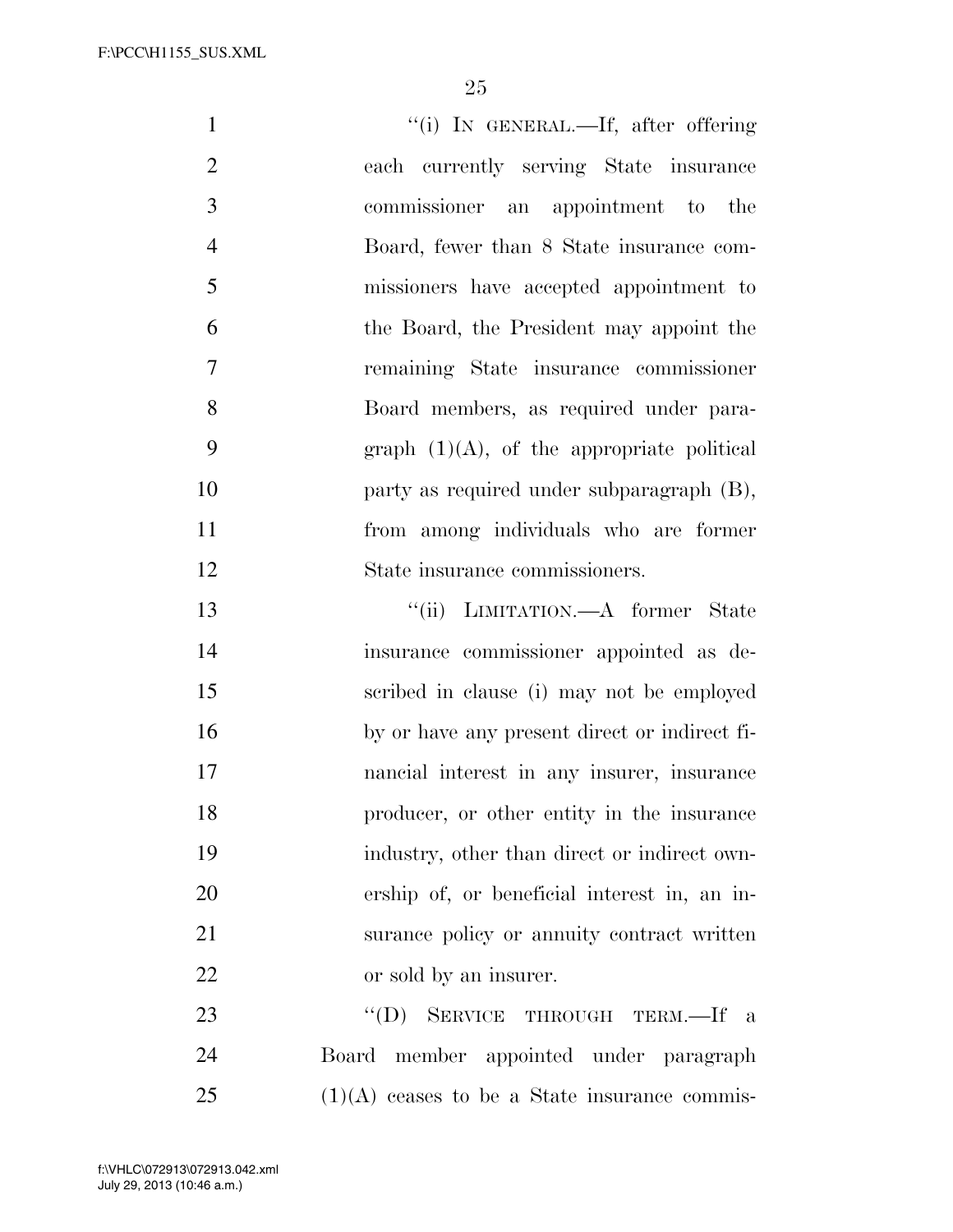| $\mathbf{1}$   | sioner during the term of the Board member,                |
|----------------|------------------------------------------------------------|
| $\overline{2}$ | the Board member shall cease to be a Board                 |
| 3              | member.                                                    |
| $\overline{4}$ | $``(3)$ PRIVATE SECTOR REPRESENTATIVES.—In                 |
| 5              | making any appointment pursuant to subparagraph            |
| 6              | $(B)$ or $(C)$ of paragraph $(1)$ , the President may seek |
| 7              | recommendations for candidates from groups rep-            |
| 8              | resenting the category of individuals described,           |
| 9              | which shall not be binding on the President.               |
| 10             | "(4) STATE INSURANCE COMMISSIONER<br>DE-                   |
| 11             | FINED.—For purposes of this subsection, the term           |
| 12             | 'State insurance commissioner' means a person who          |
| 13             | serves in the position in State government, or on the      |
| 14             | board, commission, or other body that is the primary       |
| 15             | insurance regulatory authority for the State.              |
| 16             | $\lq\lq$ TERMS.—                                           |
| 17             | "(1) IN GENERAL.—Except as provided under                  |
| 18             | paragraph (2), the term of service for each Board          |
| 19             | member shall be 2 years.                                   |
| 20             | $``(2)$ EXCEPTIONS.—                                       |
| 21             | "(A) 1-YEAR TERMS.—The term of service                     |
| 22             | shall be 1 year, as designated by the President            |
| 23             | at the time of the nomination of the subject               |
| 24             | Board members for—                                         |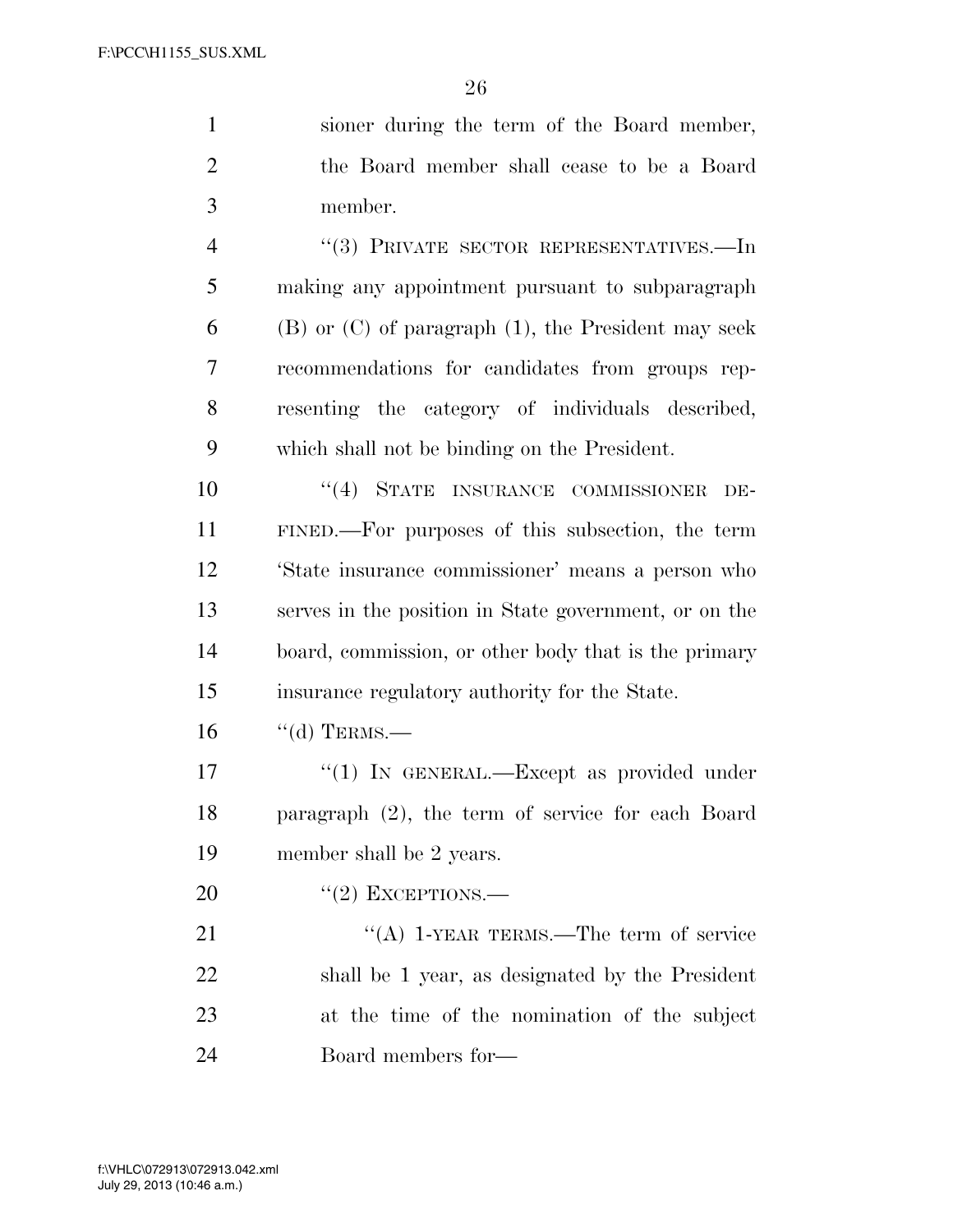| $\mathbf{1}$     | "(i) 4 of the State insurance commis-                     |
|------------------|-----------------------------------------------------------|
| $\overline{2}$   | sioner Board members initially appointed                  |
| 3                | under paragraph $(1)(A)$ , of whom not more               |
| $\overline{4}$   | than 2 shall belong to the same political                 |
| 5                | party;                                                    |
| 6                | "(ii) 1 of the Board members initially                    |
| $\boldsymbol{7}$ | appointed under paragraph $(1)(B)$ ; and                  |
| 8                | "(iii) 1 of the Board members initially                   |
| 9                | appointed under paragraph $(1)(C)$ .                      |
| 10               | "(B) EXPIRATION OF TERM.-A Board                          |
| 11               | member may continue to serve after the expira-            |
| 12               | tion of the term to which the Board member                |
| 13               | was appointed for the earlier of 2 years or until         |
| 14               | a successor is appointed.                                 |
| 15               | "(C) MID-TERM APPOINTMENTS.— $A$                          |
| 16               | Board member appointed to fill a vacancy oc-              |
| 17               | curring before the expiration of the term for             |
| 18               | which the predecessor of the Board member                 |
| 19               | was appointed shall be appointed only for the             |
| 20               | remainder of that term.                                   |
| 21               | ``(3)<br>SUCCESSIVE TERMS.-Board members                  |
| 22               | may be reappointed to successive terms.                   |
| 23               | "(e) INITIAL APPOINTMENTS.—The appointment of             |
| 24               | initial Board members shall be made no later than 90 days |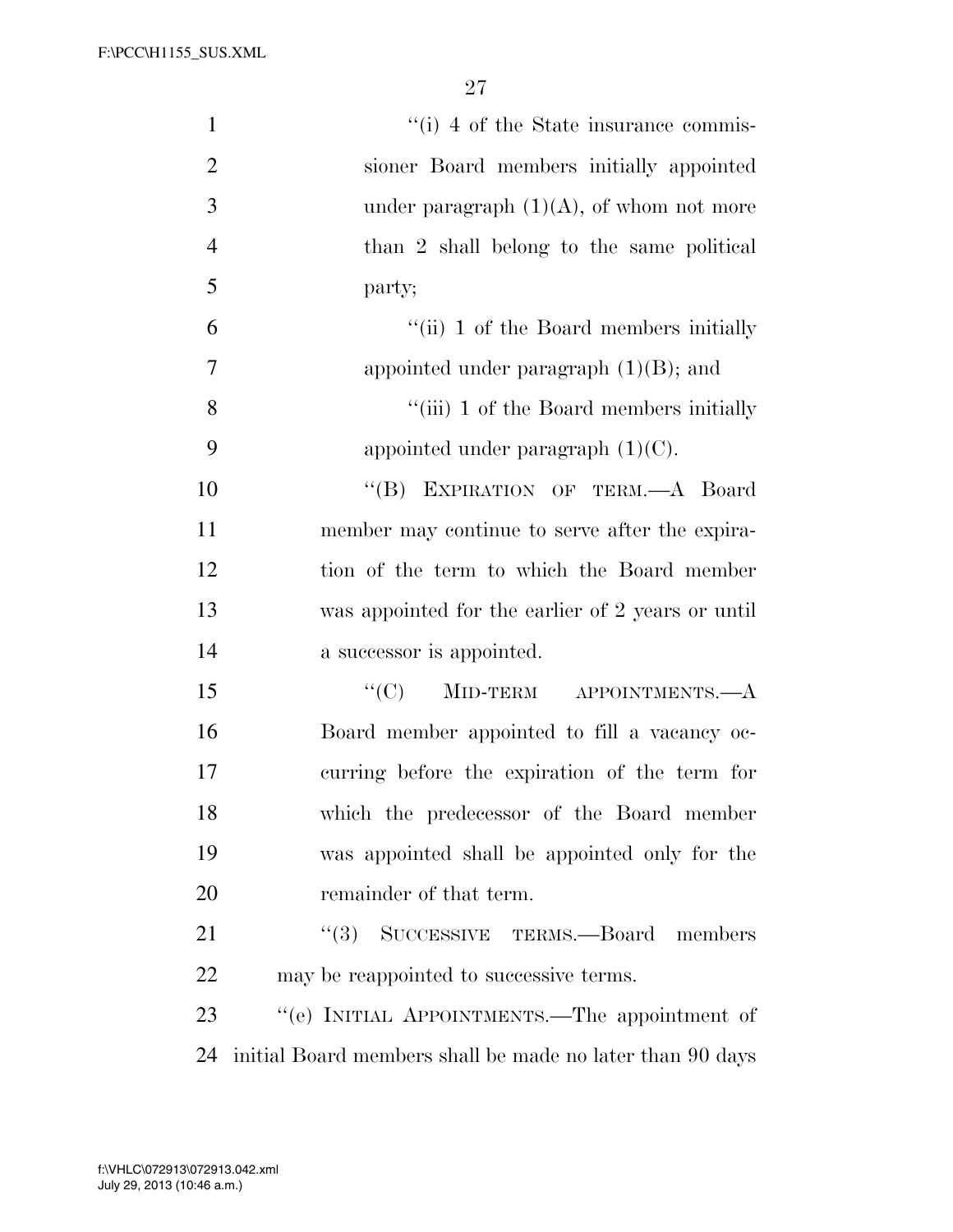| $\mathbf{1}$ | after the date of enactment of the National Association          |
|--------------|------------------------------------------------------------------|
| 2            | of Registered Agents and Brokers Reform Act of 2013.             |
| 3            | $``(f)$ MEETINGS.—                                               |
| 4            | "(1) IN GENERAL.—The Board shall meet—                           |
| 5            | $\lq\lq$ at the call of the chairperson;                         |
| 6            | "(B) as requested in writing to the chair-                       |
| 7            | person by not fewer than 5 Board members; or                     |
| 8            | $\cdot\cdot$ (C) as otherwise provided by the bylaws             |
| 9            | of the Association.                                              |
| 10           | "(2) QUORUM REQUIRED.—A majority of all                          |
| 11           | Board members shall constitute a quorum.                         |
| 12           | "(3) VOTING.—Decisions of the Board shall re-                    |
| 13           | quire the approval of a majority of all Board mem-               |
| 14           | bers present at a meeting, a quorum being present.               |
| 15           | "(4) INITIAL MEETING.—The Board shall hold                       |
| 16           | its first meeting not later than 45 days after the               |
| 17           | date on which all initial Board members have been                |
| 18           | appointed.                                                       |
| 19           | "(g) RESTRICTION ON CONFIDENTIAL INFORMA-                        |
| 20           | TION.—Board members appointed pursuant to subpara-               |
| 21           | graphs $(B)$ and $(C)$ of subsection $(e)(1)$ shall not have ac- |
| 22           | cess to confidential information received by the Associa-        |
| 23           | tion in connection with complaints, investigations, or dis-      |
| 24           | ciplinary proceedings involving insurance producers.             |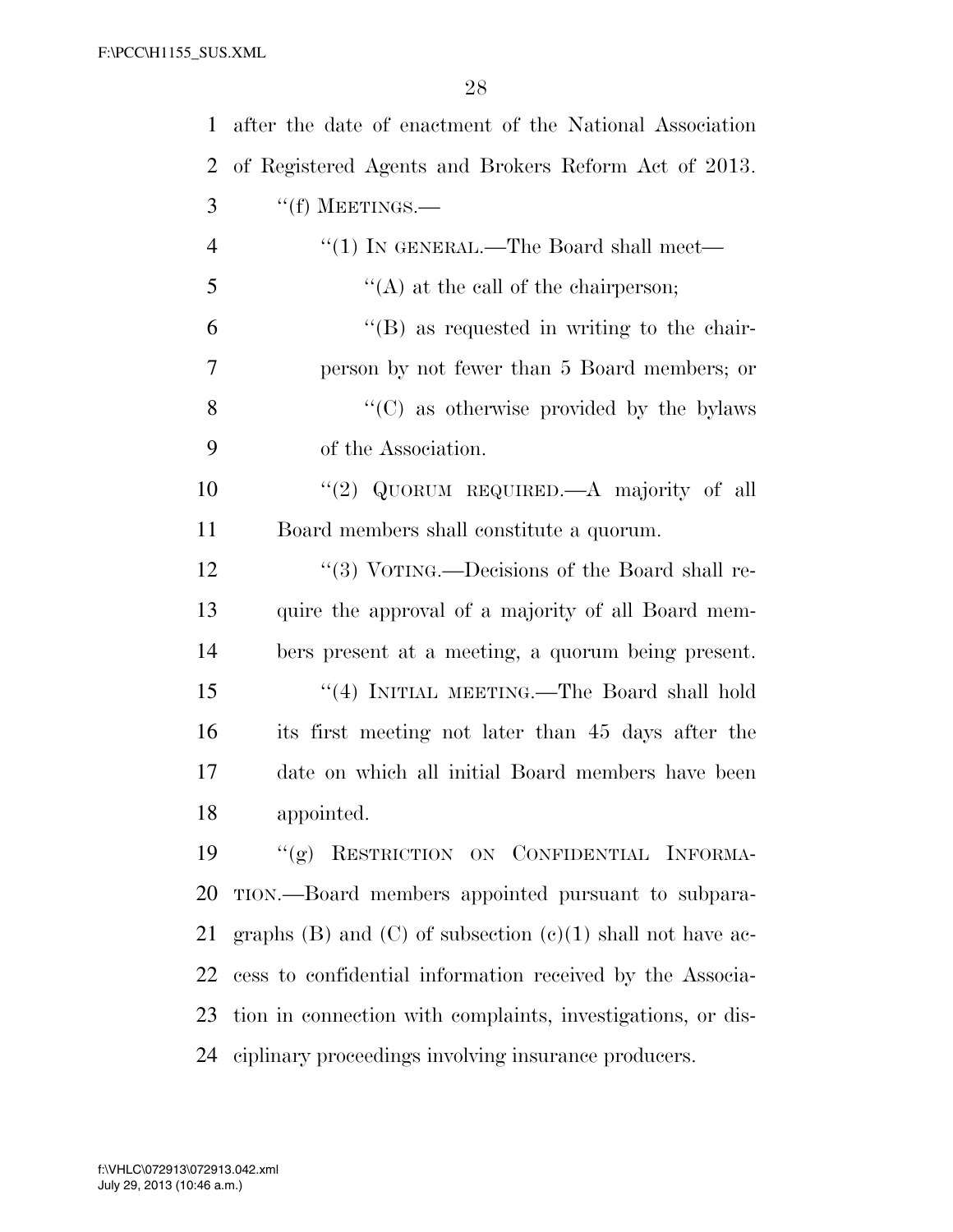''(h) ETHICS AND CONFLICTS OF INTEREST.—The Board shall issue and enforce an ethical conduct code to address permissible and prohibited activities of Board members and Association officers, employees, agents, or consultants. The code shall, at a minimum, include provi- sions that prohibit any Board member or Association offi-cer, employee, agent or consultant from—

8 "(1) engaging in unethical conduct in the course of performing Association duties;

 $\frac{1}{2}$  participating in the making or influencing the making of any Association decision, the outcome of which the Board member, officer, employee, agent, or consultant knows or had reason to know would have a reasonably foreseeable material finan- cial effect, distinguishable from its effect on the pub- lic generally, on the person or a member of the im-mediate family of the person;

18 ''(3) accepting any gift from any person or enti- ty other than the Association that is given because of the position held by the person in the Association;  $\frac{4}{4}$  making political contributions to any per-son or entity on behalf of the Association; and

23 "(5) lobbying or paying a person to lobby on behalf of the Association.

25 "(i) COMPENSATION.—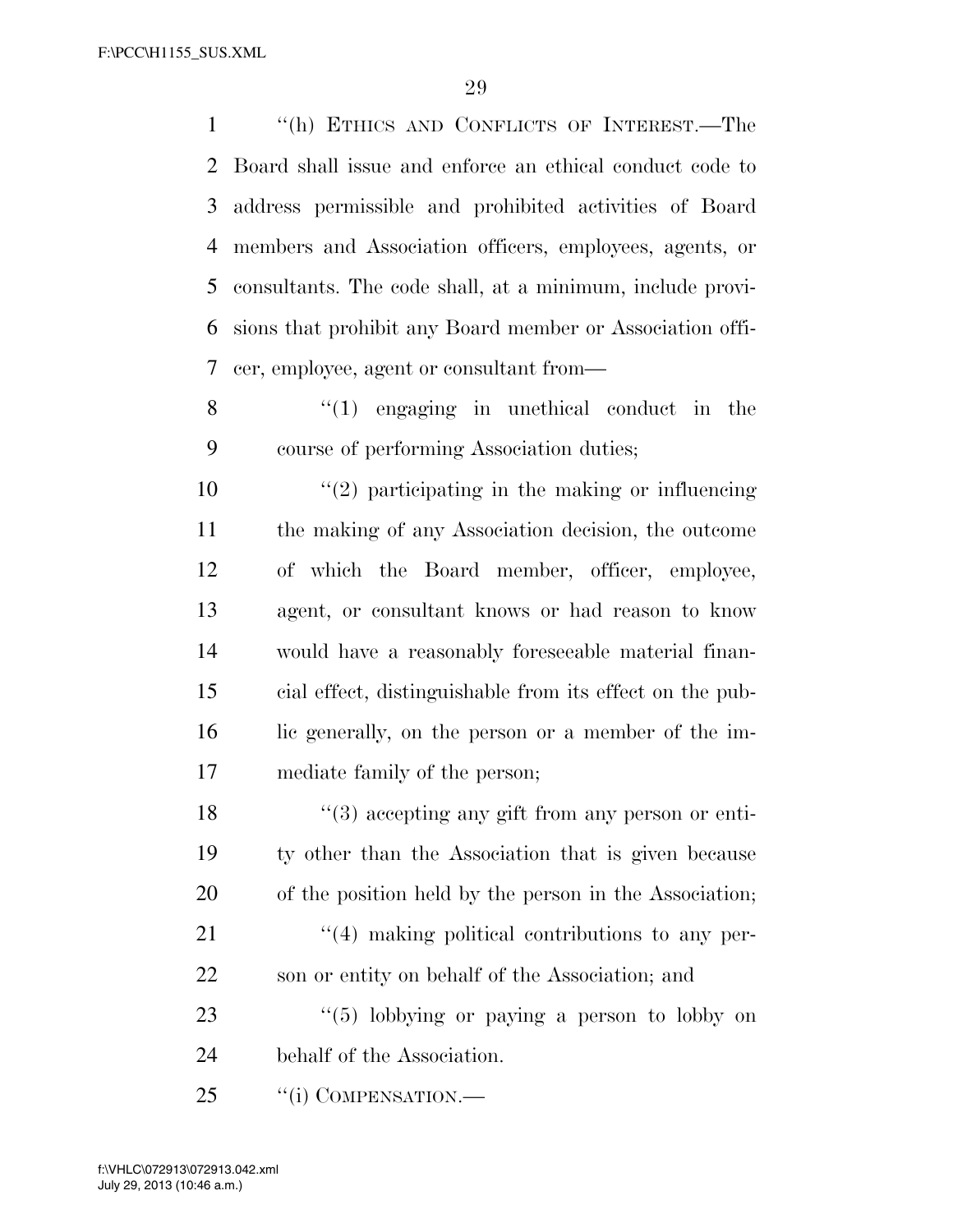$\frac{1}{1}$  IN GENERAL.—Except as provided in para- graph (2), no Board member may receive any com- pensation from the Association or any other person or entity on account of Board membership.

5 "(2) TRAVEL EXPENSES AND PER DIEM.— Board members may be reimbursed only by the As- sociation for travel expenses, including per diem in lieu of subsistence, at rates consistent with rates au- thorized for employees of Federal agencies under subchapter I of chapter 57 of title 5, United States Code, while away from home or regular places of business in performance of services for the Associa-tion.

# **''SEC. 325. BYLAWS, STANDARDS, AND DISCIPLINARY AC-TIONS.**

16 "(a) ADOPTION AND AMENDMENT OF BYLAWS AND STANDARDS.—

18 "(1) PROCEDURES.—The Association shall adopt procedures for the adoption of bylaws and standards that are similar to procedures under sub- chapter II of chapter 5 of title 5, United States Code (commonly known as the 'Administrative Pro-cedure Act').

24 "(2) COPY REQUIRED TO BE FILED.—The Board shall submit to the President, through the

 $V_{\rm eff}$  ) and 00000  $P_{\rm eff}$  is a state of the documental  $\Delta$  . The documental  $\Delta$  is a state of the documental  $\Delta$ July 29, 2013 (10:46 a.m.) f:\VHLC\072913\072913.042.xml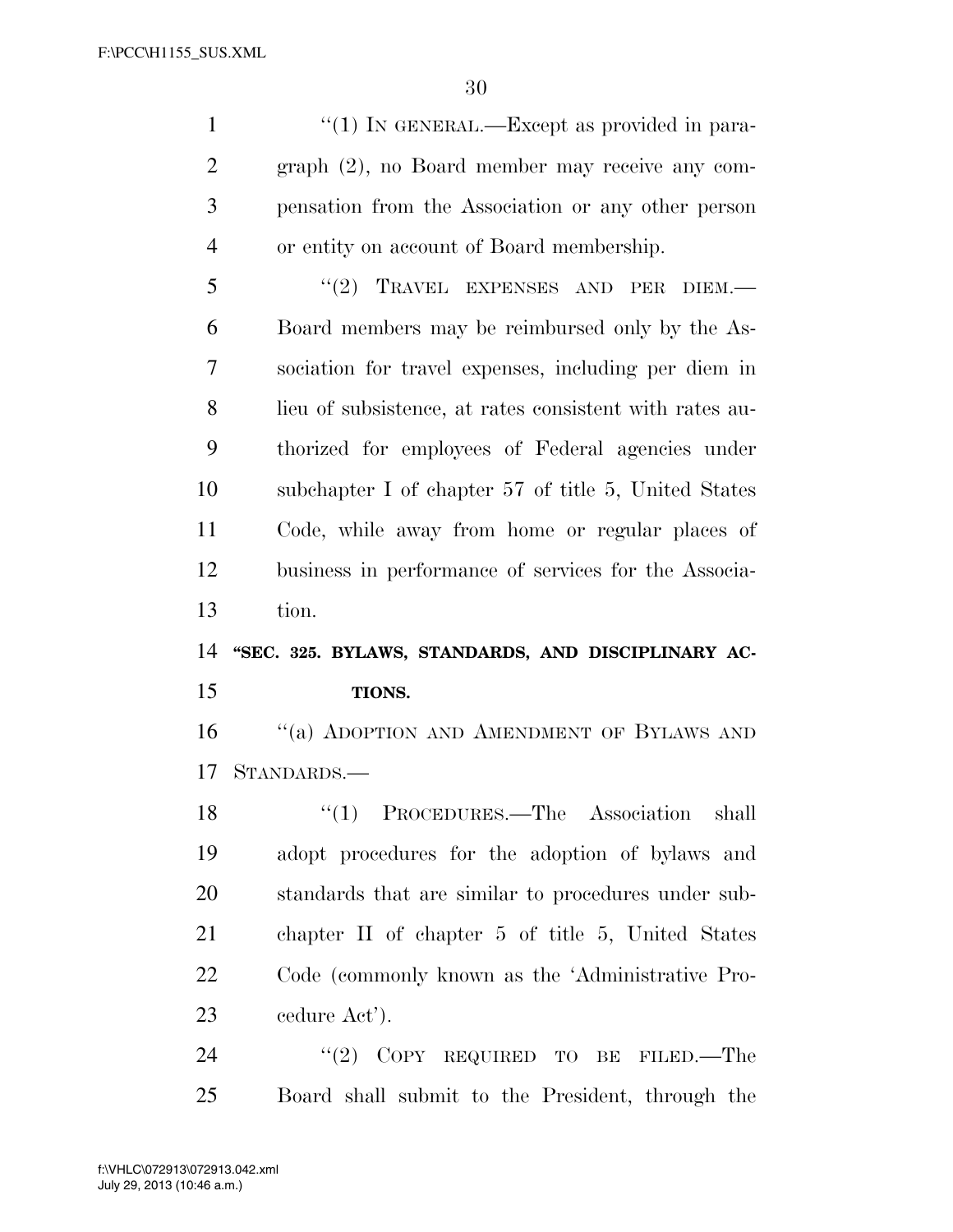Department of the Treasury, and the States (includ- ing State insurance regulators), and shall publish on the website of the Association, all proposed bylaws and standards of the Association, or any proposed amendment to the bylaws or standards of the Asso- ciation, accompanied by a concise general statement of the basis and purpose of such proposal.

8 "(3) EFFECTIVE DATE.—Any proposed bylaw or standard of the Association, and any proposed amendment to the bylaws or standards of the Asso- ciation, shall take effect, after notice under para- graph (2) and opportunity for public comment, on such date as the Association may designate, unless suspended under section 329(c).

15 "(4) RULE OF CONSTRUCTION.—Nothing in this section shall be construed to subject the Board or the Association to the requirements of subchapter II of chapter 5 of title 5, United States Code (com- monly known as the 'Administrative Procedure Act').

21 "(b) DISCIPLINARY ACTION BY THE ASSOCIATION.— 22 "(1) SPECIFICATION OF CHARGES.—In any pro- ceeding to determine whether membership shall be denied, suspended, revoked, or not renewed, or to determine whether a member of the Association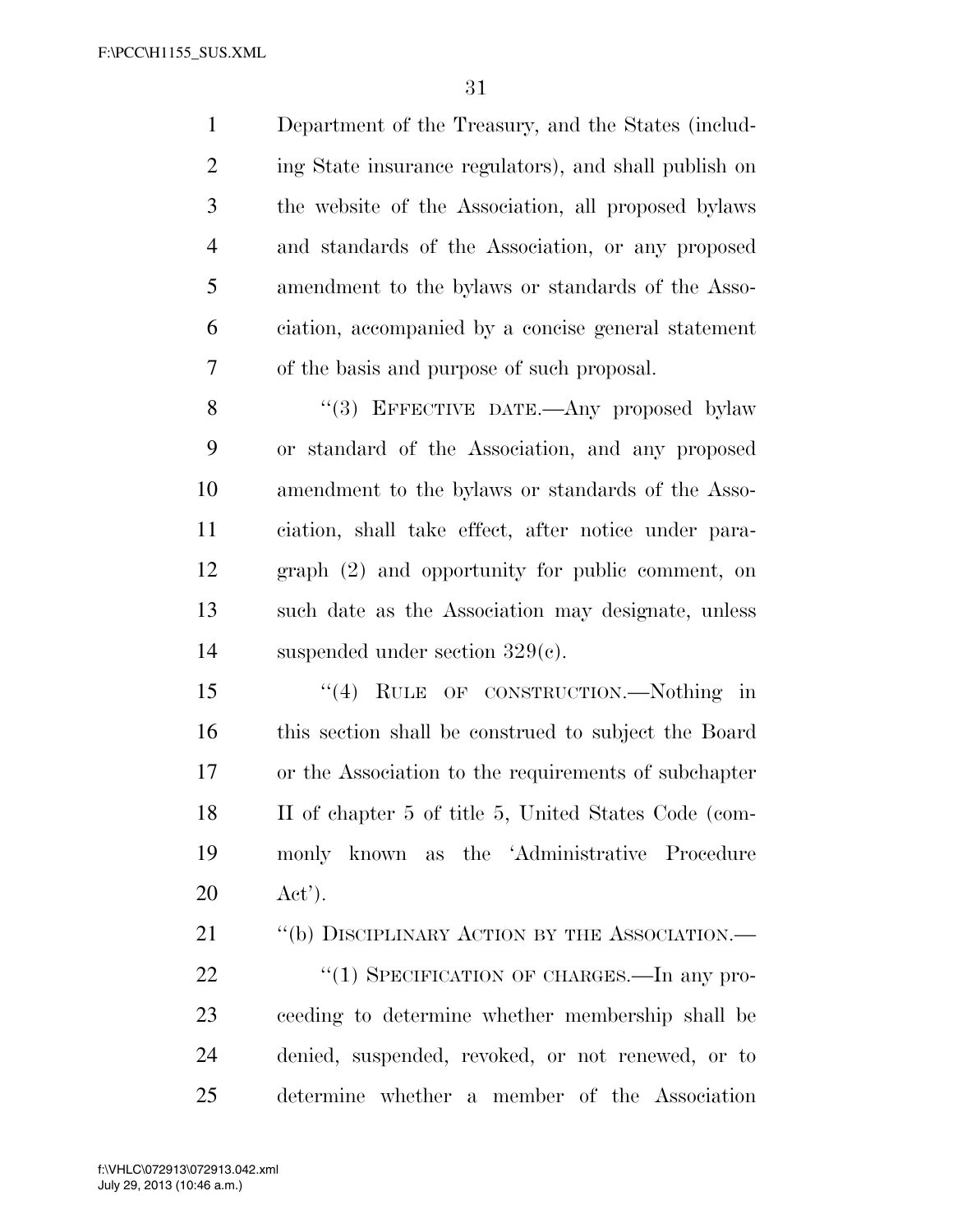| $\mathbf{1}$   | should be placed on probation (referred to in this     |
|----------------|--------------------------------------------------------|
| $\overline{2}$ | section as a 'disciplinary action') or whether to as-  |
| 3              | sess fines or monetary penalties, the Association      |
| $\overline{4}$ | shall bring specific charges, notify the member of     |
| 5              | the charges, give the member an opportunity to de-     |
| 6              | fend against the charges, and keep a record.           |
| 7              | "(2) SUPPORTING STATEMENT.—A determina-                |
| 8              | tion to take disciplinary action shall be supported by |
| 9              | a statement setting forth—                             |
| 10             | $\lq\lq$ any act or practice in which the mem-         |
| 11             | ber has been found to have been engaged;               |
| 12             | $\lq\lq$ the specific provision of this subtitle       |
| 13             | or standard of the Association that any such           |
| 14             | act or practice is deemed to violate; and              |
| 15             | "(C) the sanction imposed and the reason               |
| 16             | for the sanction.                                      |
| 17             | "(3) INELIGIBILITY OF PRIVATE SECTOR REP-              |
| 18             | RESENTATIVES.--Board members appointed pursu-          |
| 19             | ant to section $324(c)(3)$ may not—                    |
| 20             | "(A) participate in any disciplinary action            |
| 21             | or be counted toward establishing a quorum             |
| 22             | during a disciplinary action; and                      |
| 23             | $\lq\lq$ (B) have access to confidential informa-      |
| 24             | tion concerning any disciplinary action.               |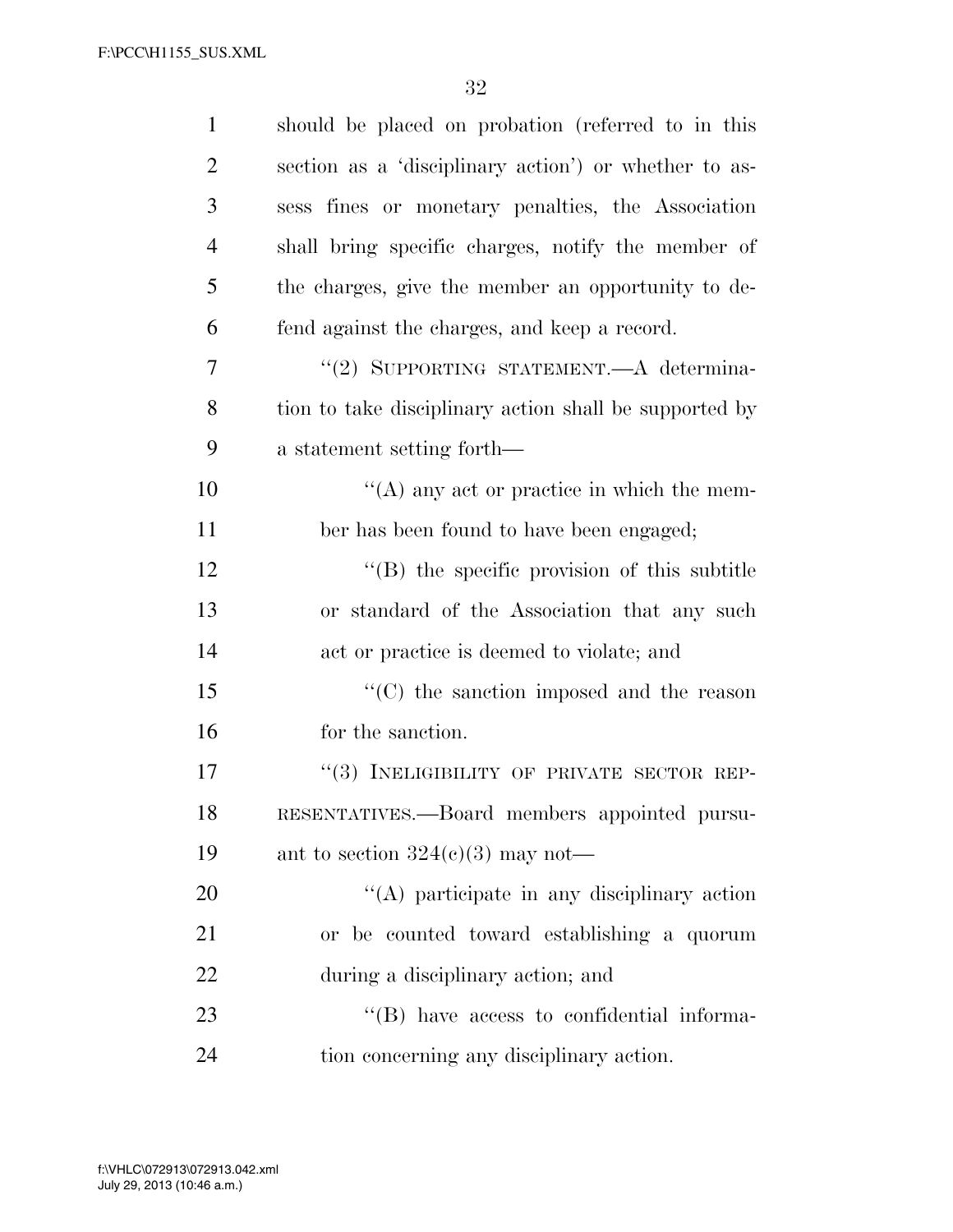# **''SEC. 326. POWERS.**

| $\overline{2}$ | "In addition to all the powers conferred upon a non-      |
|----------------|-----------------------------------------------------------|
| 3              | profit corporation by the District of Columbia Nonprofit  |
| 4              | Corporation Act, the Association shall have the power to- |
| 5              | $\cdot$ (1) establish and collect such membership fees    |
| 6              | as the Association finds necessary to impose to cover     |
| 7              | the costs of its operations;                              |
| 8              | "(2) adopt, amend, and repeal bylaws, proce-              |
| 9              | dures, or standards governing the conduct of Asso-        |
| 10             | ciation business and performance of its duties;           |
| 11             | $\lq(3)$ establish procedures for providing notice        |
| 12             | and opportunity for comment pursuant to section           |
| 13             | 325(a);                                                   |
| 14             | $\cdot$ (4) enter into and perform such agreements as     |
| 15             | necessary to carry out the duties of the Association;     |
| 16             | $\lq(5)$ hire employees, professionals, or special-       |
| 17             | ists, and elect or appoint officers, and to fix their     |
| 18             | compensation, define their duties and give them ap-       |
| 19             | propriate authority to carry out the purposes of this     |
| 20             | subtitle, and determine their qualification;              |
| 21             | "(6) establish personnel policies of the Associa-         |
| 22             | tion and programs relating to, among other things,        |
| 23             | conflicts of interest, rates of compensation, where       |
| 24             | applicable, and qualifications of personnel;              |
| 25             | $\lq(7)$ borrow money; and                                |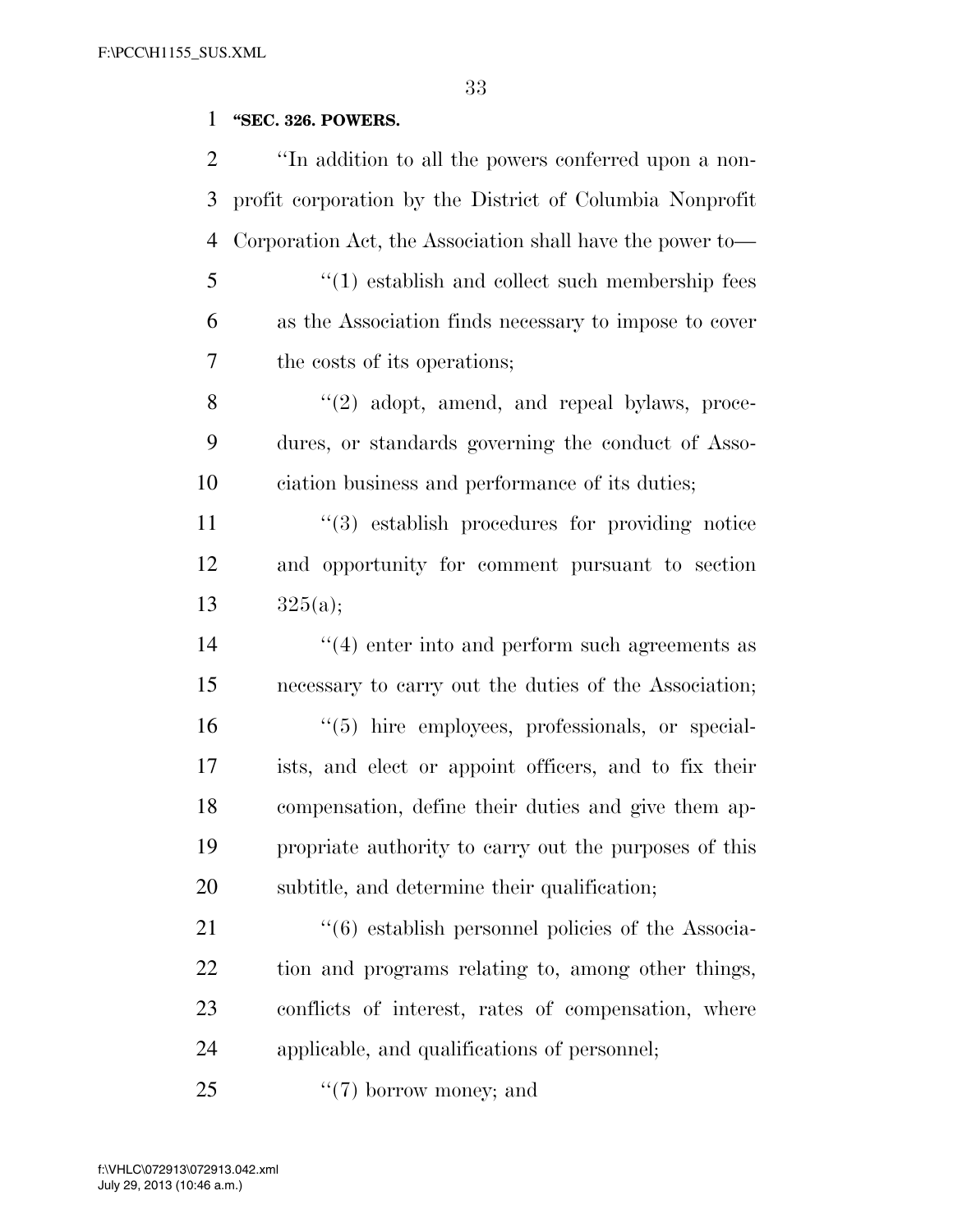1 ''(8) secure funding for such amounts as the Association determines to be necessary and appro- priate to organize and begin operations of the Asso- ciation, which shall be treated as loans to be repaid by the Association with interest at market rate.

### **''SEC. 327. REPORT BY THE ASSOCIATION.**

 ''(a) IN GENERAL.—As soon as practicable after the close of each fiscal year, the Association shall submit to the President, through the Department of the Treasury, and the States (including State insurance regulators), and shall publish on the website of the Association, a written report regarding the conduct of its business, and the exer- cise of the other rights and powers granted by this sub-title, during such fiscal year.

 ''(b) FINANCIAL STATEMENTS.—Each report sub- mitted under subsection (a) with respect to any fiscal year shall include audited financial statements setting forth the financial position of the Association at the end of such fiscal year and the results of its operations (including the source and application of its funds) for such fiscal year. **''SEC. 328. LIABILITY OF THE ASSOCIATION AND THE BOARD MEMBERS, OFFICERS, AND EMPLOY-EES OF THE ASSOCIATION.** 

 ''(a) IN GENERAL.—The Association shall not be deemed to be an insurer or insurance producer within the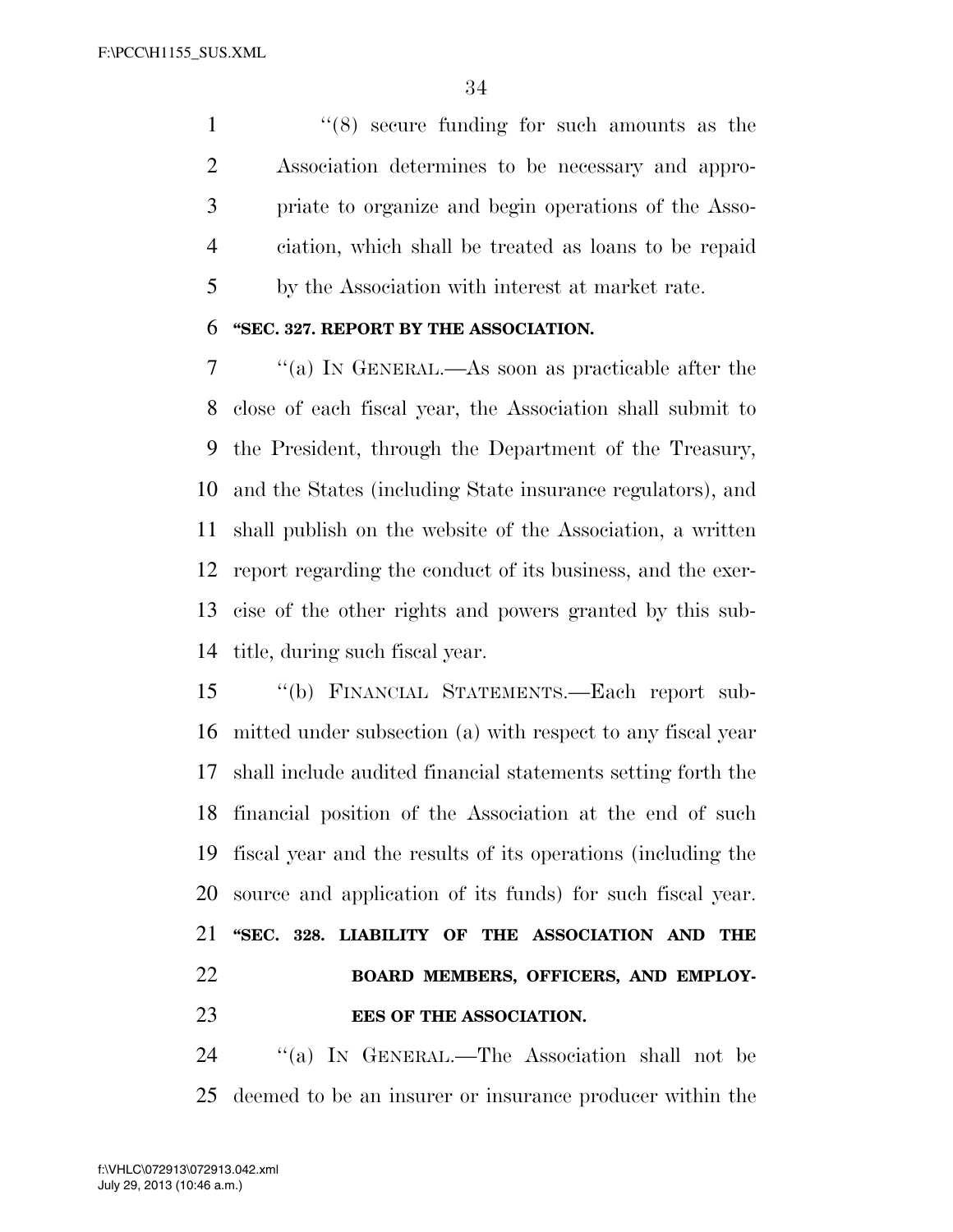meaning of any State law, rule, regulation, or order regu- lating or taxing insurers, insurance producers, or other en- tities engaged in the business of insurance, including pro- visions imposing premium taxes, regulating insurer sol- vency or financial condition, establishing guaranty funds and levying assessments, or requiring claims settlement practices.

8 "(b) LIABILITY OF BOARD MEMBERS, OFFICERS, AND EMPLOYEES.—No Board member, officer, or em- ployee of the Association shall be personally liable to any person for any action taken or omitted in good faith in any matter within the scope of their responsibilities in con-nection with the Association.

### **''SEC. 329. PRESIDENTIAL OVERSIGHT.**

 ''(a) REMOVAL OF BOARD.—If the President deter- mines that the Association is acting in a manner contrary to the interests of the public or the purposes of this sub- title or has failed to perform its duties under this subtitle, the President may remove the entire existing Board for the remainder of the term to which the Board members were appointed and appoint, in accordance with section 324 and with the advice and consent of the Senate, in accordance with the procedures established under Senate Resolution 116 of the 112th Congress, new Board mem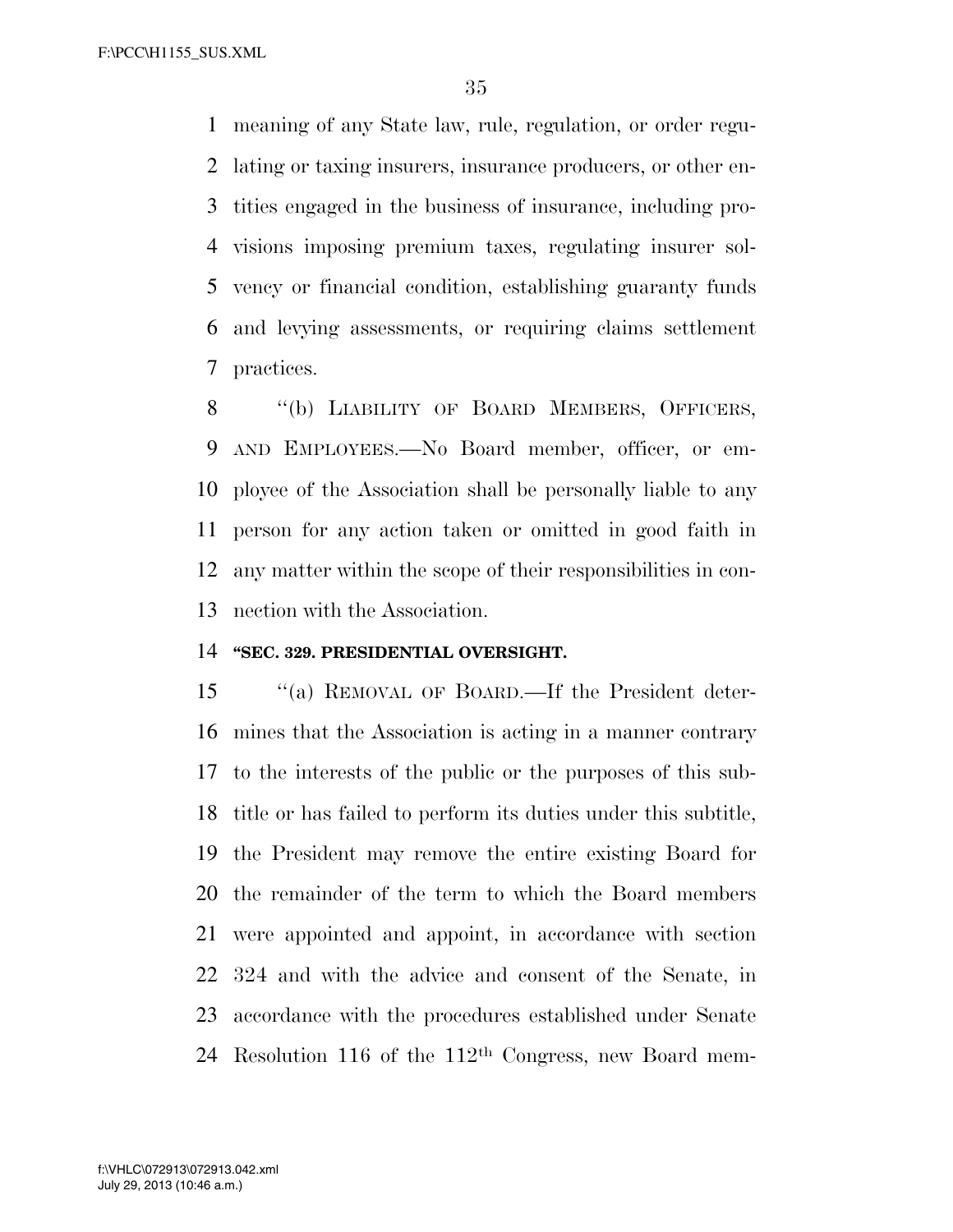bers to fill the vacancies on the Board for the remainder of the terms.

 ''(b) REMOVAL OF BOARD MEMBER.—The President may remove a Board member only for neglect of duty or malfeasance in office.

 ''(c) SUSPENSION OF BYLAWS AND STANDARDS AND PROHIBITION OF ACTIONS.—Following notice to the Board, the President, or a person designated by the Presi- dent for such purpose, may suspend the effectiveness of any bylaw or standard, or prohibit any action, of the Asso- ciation that the President or the designee determines is contrary to the purposes of this subtitle.

### **''SEC. 330. RELATIONSHIP TO STATE LAW.**

 ''(a) PREEMPTION OF STATE LAWS.—State laws, regulations, provisions, or other actions purporting to reg- ulate insurance producers shall be preempted to the extent provided in subsection (b).

18 "(b) PROHIBITED ACTIONS.—

19 "(1) In GENERAL.—No State shall—

 ''(A) impede the activities of, take any ac- tion against, or apply any provision of law or regulation arbitrarily or discriminatorily to, any insurance producer because that insurance pro-ducer or any affiliate plans to become, has ap-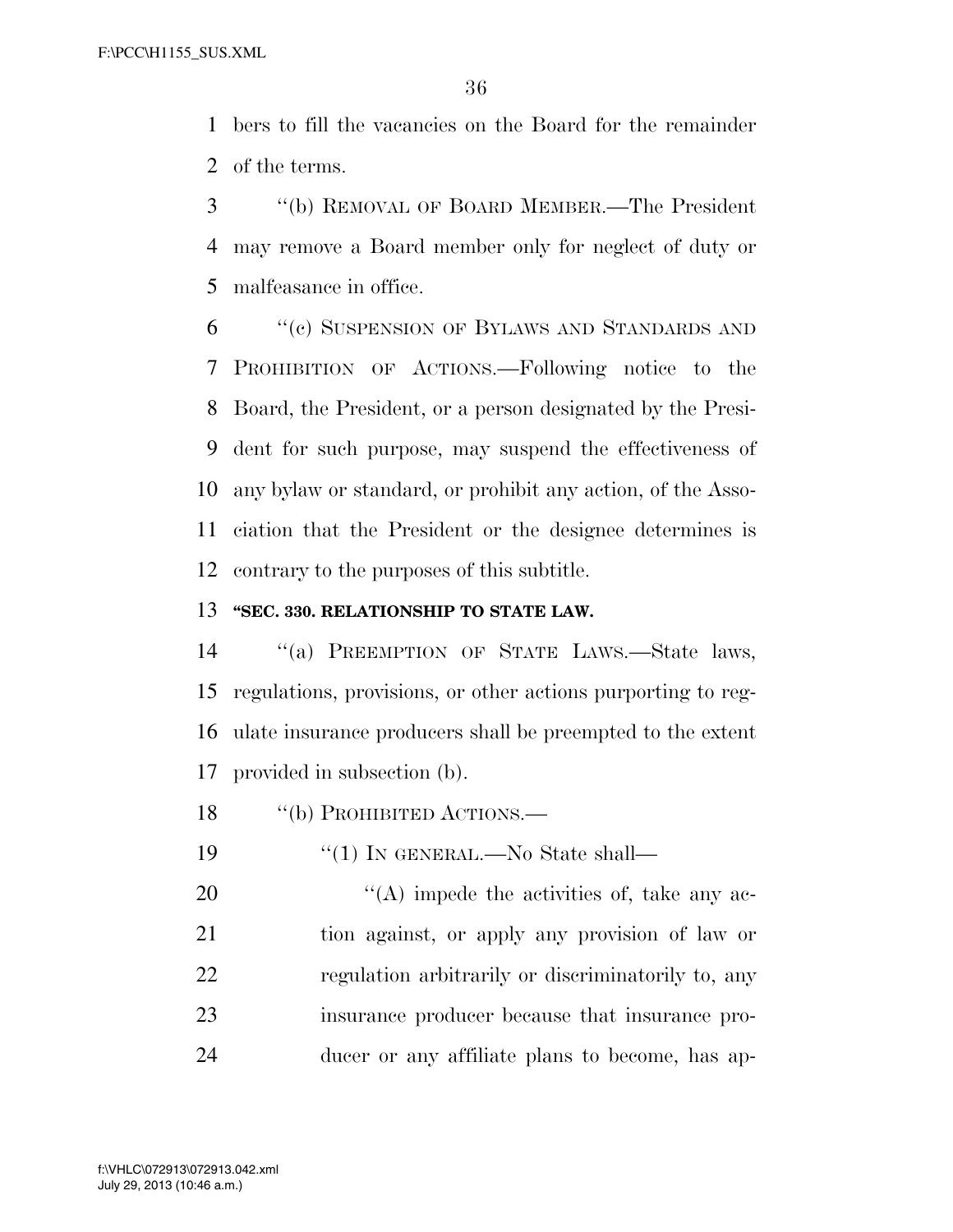| $\mathbf{1}$   | plied to become, or is a member of the Associa-   |
|----------------|---------------------------------------------------|
| $\overline{2}$ | tion;                                             |
| 3              | "(B) impose any requirement upon a mem-           |
| $\overline{4}$ | ber of the Association that it pay fees different |
| 5              | from those required to be paid to that State      |
| 6              | were it not a member of the Association; or       |
| $\overline{7}$ | "(C) impose any continuing education re-          |
| 8              | quirements on any nonresident insurance pro-      |
| 9              | ducer that is a member of the Association.        |
| 10             | $``(2)$ STATES OTHER THAN A HOME STATE.           |
| 11             | No State, other than the home State of a member   |
| 12             | of the Association, shall—                        |
| 13             | $\lq\lq$ impose any licensing, personal or cor-   |
| 14             | porate qualifications, education, training, expe- |
| 15             | rience, residency, continuing education, or       |
| 16             | bonding requirement upon a member of the As-      |
| 17             | sociation that is different from the criteria for |
| 18             | membership in the Association or renewal of       |
| 19             | such membership;                                  |
| 20             | $\lq\lq$ impose any requirement upon a mem-       |
| 21             | ber of the Association that it be licensed, reg-  |
| 22             | istered, or otherwise qualified to do business or |
| 23             | remain in good standing in the State, including   |
| 24             | any requirement that the insurance producer       |

 $V_{\rm eff}$  and  $V_{\rm eff}$  Fm  $\sim$  2013  $\mu$   $\sim$  2013  $\mu$   $\sim$  1.4652  $\mu$  m  $\sim$  1.5.5  $\mu$ July 29, 2013 (10:46 a.m.) f:\VHLC\072913\072913.042.xml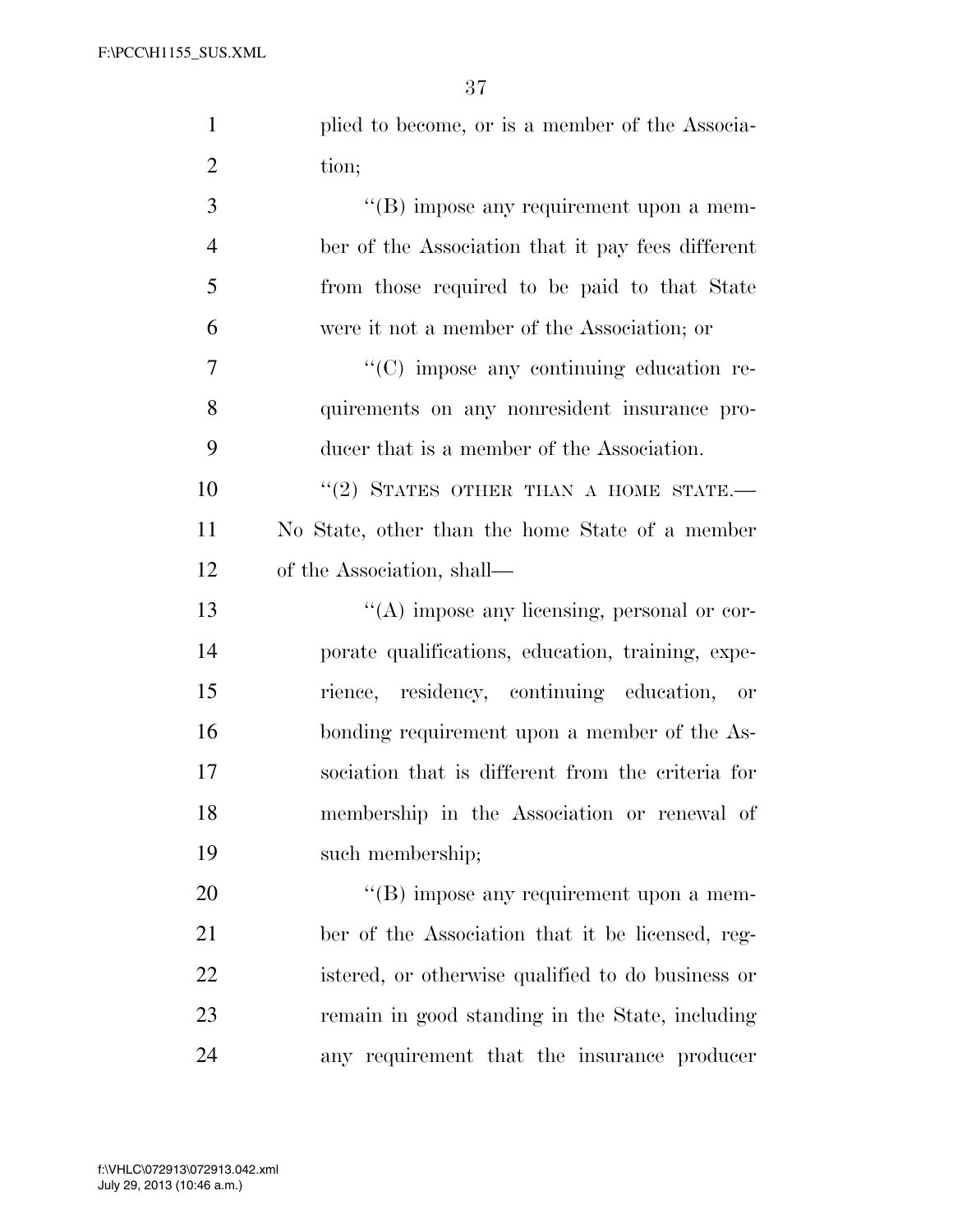|  |  | register as a foreign company with the sec-   |  |  |
|--|--|-----------------------------------------------|--|--|
|  |  | retary of state or equivalent State official; |  |  |

3  $\cdot$  (C) require that a member of the Associa- tion submit to a criminal history record check as a condition of doing business in the State; or

 ''(D) impose any licensing, registration, or appointment requirements upon a member of the Association, or require a member of the As- sociation to be authorized to operate as an in- surance producer, in order to sell, solicit, or ne- gotiate insurance for commercial property and casualty risks to an insured with risks located in more than one State, if the member is li- censed or otherwise authorized to operate in the State where the insured maintains its principal place of business and the contract of insurance insures risks located in that State.

18 "(3) PRESERVATION OF STATE DISCIPLINARY AUTHORITY.—Nothing in this section may be con- strued to prohibit a State from investigating and taking appropriate disciplinary action, including sus- pension or revocation of authority of an insurance producer to do business in a State, in accordance with State law and that is not inconsistent with the provisions of this section, against a member of the

 $V_{\rm eff}$  ) and 0.46  $\mu$  -Date 0.46  $\mu$  and  $\mu$  and  $\mu$  and  $\mu$  and  $\mu$  is  $\mu$  .  $\mu$  is  $\mu$ 

July 29, 2013 (10:46 a.m.) f:\VHLC\072913\072913.042.xml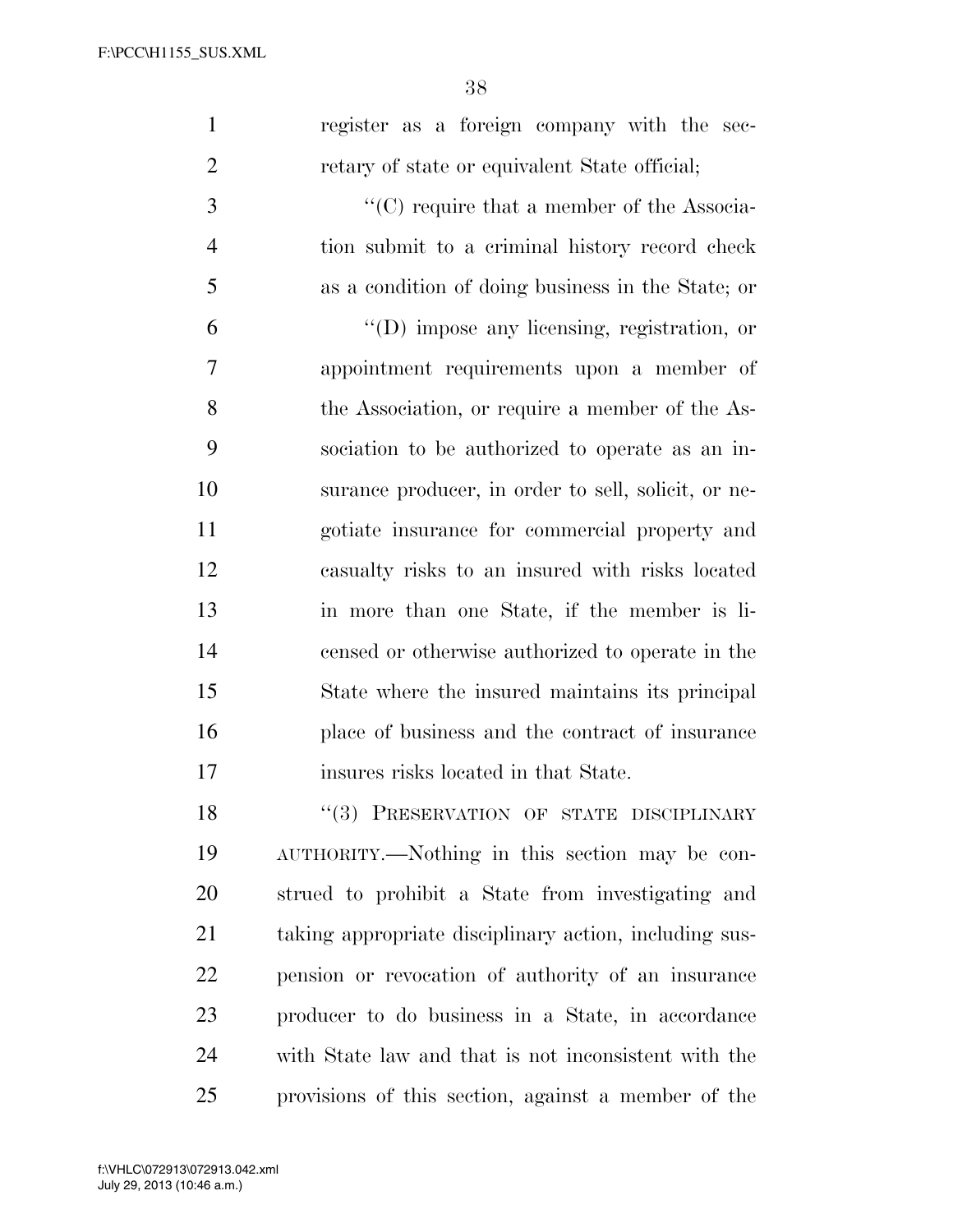Association as a result of a complaint or for any al- leged activity, regardless of whether the activity oc- curred before or after the insurance producer com- menced doing business in the State pursuant to As-sociation membership.

# **''SEC. 331. COORDINATION WITH FINANCIAL INDUSTRY REGULATORY AUTHORITY.**

 ''The Association shall coordinate with the Financial Industry Regulatory Authority in order to ease any admin- istrative burdens that fall on members of the Association that are subject to regulation by the Financial Industry Regulatory Authority, consistent with the requirements of this subtitle and the Federal securities laws.

# **''SEC. 332. RIGHT OF ACTION.**

 ''(a) RIGHT OF ACTION.—Any person aggrieved by a decision or action of the Association may, after reason- ably exhausting available avenues for resolution within the Association, commence a civil action in an appropriate United States district court, and obtain all appropriate re-lief.

 ''(b) ASSOCIATION INTERPRETATIONS.—In any ac- tion under subsection (a), the court shall give appropriate weight to the interpretation of the Association of its by-laws and standards and this subtitle.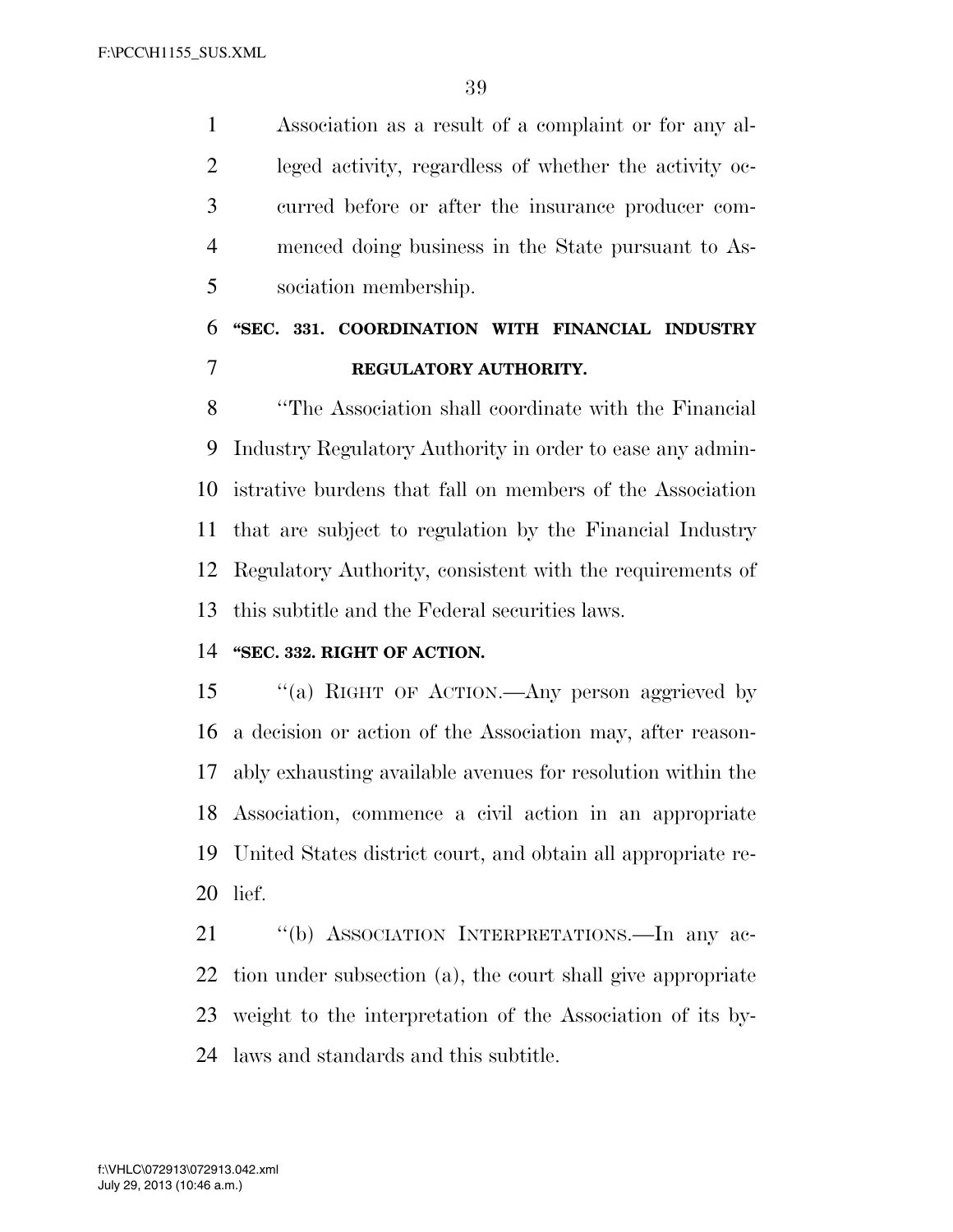### **''SEC. 333. FEDERAL FUNDING PROHIBITED.**

 ''The Association may not receive, accept, or borrow any amounts from the Federal Government to pay for, or reimburse, the Association for, the costs of establishing or operating the Association.

### **''SEC. 334. DEFINITIONS.**

 ''For purposes of this subtitle, the following defini-tions shall apply:

 ''(1) BUSINESS ENTITY.—The term 'business entity' means a corporation, association, partnership, 11 limited liability company, limited liability partner-ship, or other legal entity.

13 "(2) DEPOSITORY INSTITUTION.—The term 'de- pository institution' has the meaning as in section 3 of the Federal Deposit Insurance Act (12 U.S.C. 1813).

17 ''(3) HOME STATE.—The term 'home State' means the State in which the insurance producer maintains its principal place of residence or business and is licensed to act as an insurance producer.

21 ''(4) INSURANCE.—The term 'insurance' means any product, other than title insurance or bail bonds, defined or regulated as insurance by the ap-propriate State insurance regulatory authority.

25 "(5) INSURANCE PRODUCER.—The term 'insur-ance producer' means any insurance agent or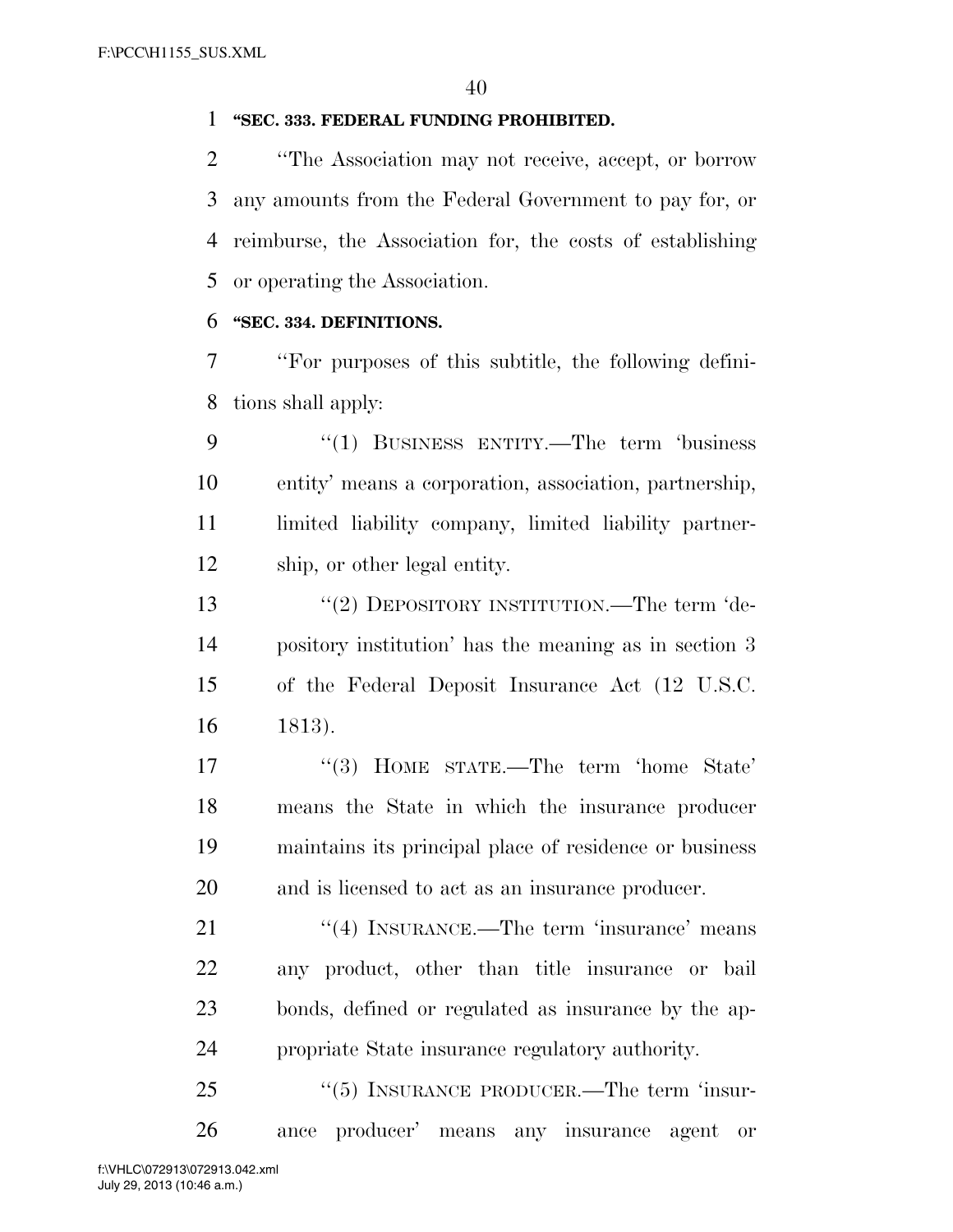broker, excess or surplus lines broker or agent, in- surance consultant, limited insurance representative, and any other individual or entity that sells, solicits, or negotiates policies of insurance or offers advice, counsel, opinions or services related to insurance.

 ''(6) INSURER.—The term 'insurer' has the meaning as in section 313(e)(2)(B) of title 31, United States Code.

9 "(7) PRINCIPAL PLACE OF BUSINESS.—The term 'principal place of business' means the State in which an insurance producer maintains the head- quarters of the insurance producer and, in the case of a business entity, where high-level officers of the entity direct, control, and coordinate the business activities of the business entity.

16 "(8) PRINCIPAL PLACE OF RESIDENCE.—The term 'principal place of residence' means the State in which an insurance producer resides for the great-est number of days during a calendar year.

20 "(9) STATE.—The term 'State' includes any State, the District of Columbia, any territory of the United States, and Puerto Rico, Guam, American Samoa, the Trust Territory of the Pacific Islands, the Virgin Islands, and the Northern Mariana Is-lands.

 $V_{\rm eff}$  ) and 00000  $P_{\rm eff}$  is a state of the documental  $\Delta$  . The documental  $\Delta$  is a state of the documental  $\Delta$